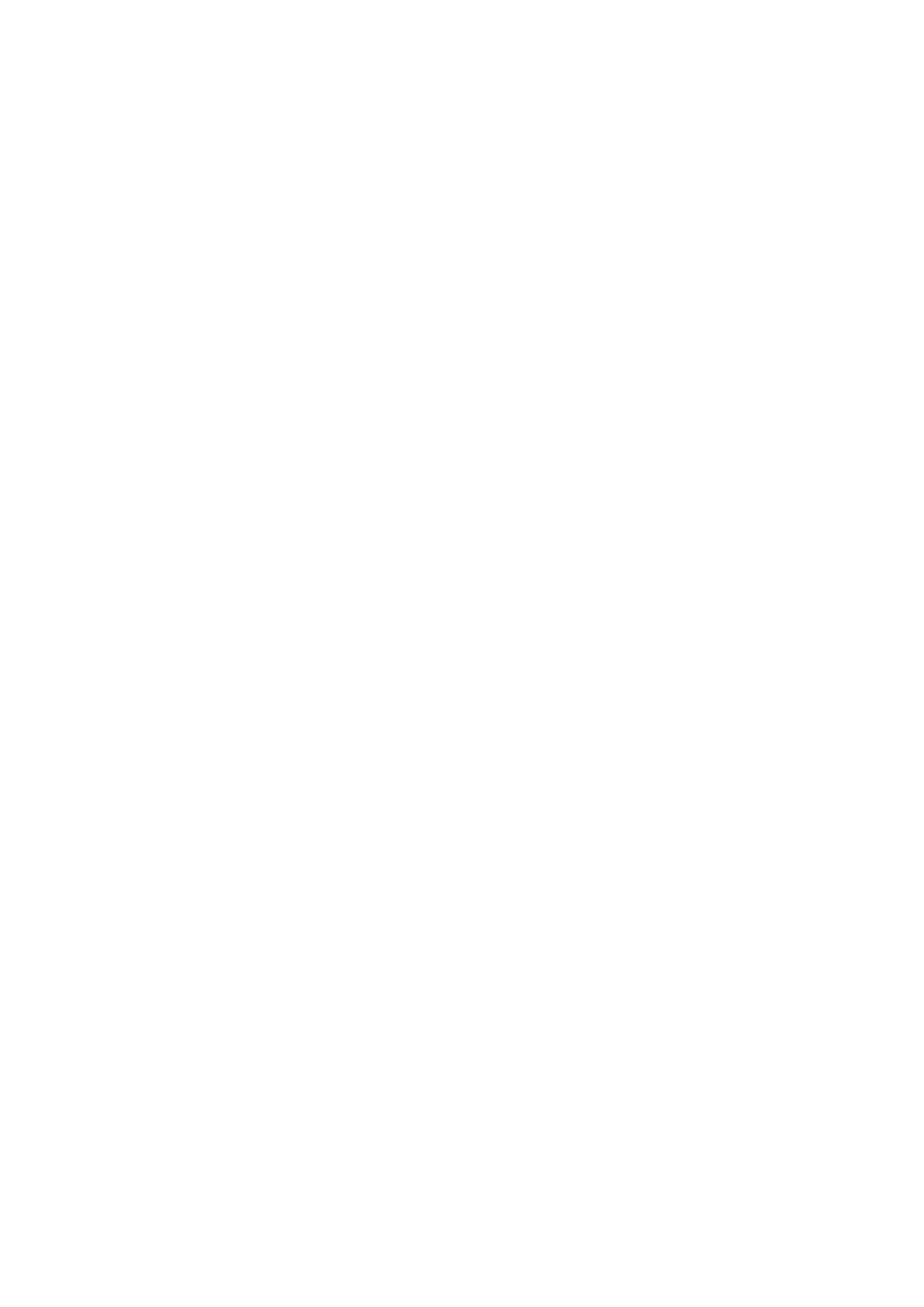### Classical solutions of the Robin problem for the Darcy-Forchheimer-Brinkman system

Dagmar Medková<sup>\*</sup>

Address of the corresponding author: Institute of Mathematics of the Czech Academy of Sciences, Žitná 25, 115 67 Praha 1, Czech Republic, email: medkova@math.cas.cz

Abstract: We study classical solutions of the Robin problem for the Brinkman system and for the Darcy-Forchheimer-Brinkman system in a bounded domain with Ljapunov boundary.

Keywords: Brinkman system; Darcy-Forchheimer-Brinkman system; Robin problem; classical solution

#### 1. INTRODUCTION

The paper is devoted to classical solutions of the Robin problem for the Darcy-Forchheimer-Brinkman system

(1.1) 
$$
\nabla p - \Delta \mathbf{v} + \lambda \mathbf{v} + a|\mathbf{v}|\mathbf{v} + b(\mathbf{v} \cdot \nabla)\mathbf{v} = \mathbf{F}, \quad \nabla \cdot \mathbf{v} = \psi \quad \text{in } \Omega,
$$

(1.2) 
$$
T(\mathbf{v},p)\mathbf{n}^{\Omega} + h\mathbf{v} = \mathbf{g} \quad \text{on } \partial\Omega.
$$

Here  $\Omega \subset \mathbb{R}^m$  is a bounded domain with Ljapunov boundary,  $\lambda$  is a positive number, a, b and h are Hölder continuous functions with  $h \geq 0$ . The stress tensor  $T(\mathbf{v}, p)$ corresponding to the velocity  $\bf{v}$  and the pressure  $p$  is given by

$$
T(\mathbf{v}, p) = 2\hat{\nabla}\mathbf{v} - pI, \qquad \hat{\nabla}\mathbf{v} = \frac{1}{2}[\nabla\mathbf{v} + (\nabla\mathbf{v})^T].
$$

The Darcy-Forchheimer-Brinkman system describes flows through porous media saturated with viscous incompressible fluids, where the inertia of such fluids is not negligible. The constants  $\lambda, b > 0$  are determined by the physical properties of a porous medium. (For further details we refer the reader to the book [27, p. 17] and the references therein.)

Boundary value problems for the Darcy-Forchheimer-Brinkman system have been extensively studied in the recent years. The papers [7], [8], [12], [17], [22] and [25] concern the Dirichlet problem for the Darcy-Forchheimer-Brinkman system. The papers  $[1], [2], [10]$  and  $[13]$  are devoted to transmission problems that include the Darcy-Forchheimer-Brinkman system. M. Kohr at al. discussed in [11] the problem of Navier's type for the Darcy-Forchheimer-Brinkman system. The mixed Dirichlet-Robin problem and the mixed Dirichlet-Neumann problem for the Darcy-Forchheimer-Brinkman system (1.1) with  $b = 0$  and  $\psi = 0$  are studied in  $H^{3/2}(\Omega,\mathbb{R}^3)\times H^{1/2}(\Omega)$  (see [11] and [9]). Here  $\Omega\subset\mathbb{R}^3$  is a bounded creased domain with connected Lipschitz boundary. The paper [11] investigates the Robin problem (1.1), (1.2) with  $b = 0$  and  $\psi = 0$  in the space  $H^s(\Omega, \mathbb{R}^m) \times H^{s-1}(\Omega)$ , where  $1 \lt s \lt 3/2$  and  $\Omega \subset \mathbb{R}^m$  is a bounded domain with connected Lipschitz boundary,  $m \in \{2, 3\}$ . The paper [24] is devoted to the Robin problem (1.1), (1.2) in the Sobolev space  $W^{1,q}(\Omega;\mathbb{R}^m)\times L^q(\Omega)$ , where  $\Omega\subset\mathbb{R}^m$  is a bounded domain with Lipschitz boundary,  $m \in \{2, 3\}$ , and  $3/2 < q \leq 3$ .

We begin with the Brinkman system

(1.3) 
$$
-\Delta \mathbf{v} + \lambda \mathbf{v} + \nabla p = \mathbf{f}, \quad \nabla \cdot \mathbf{v} = \psi \quad \text{in } \Omega
$$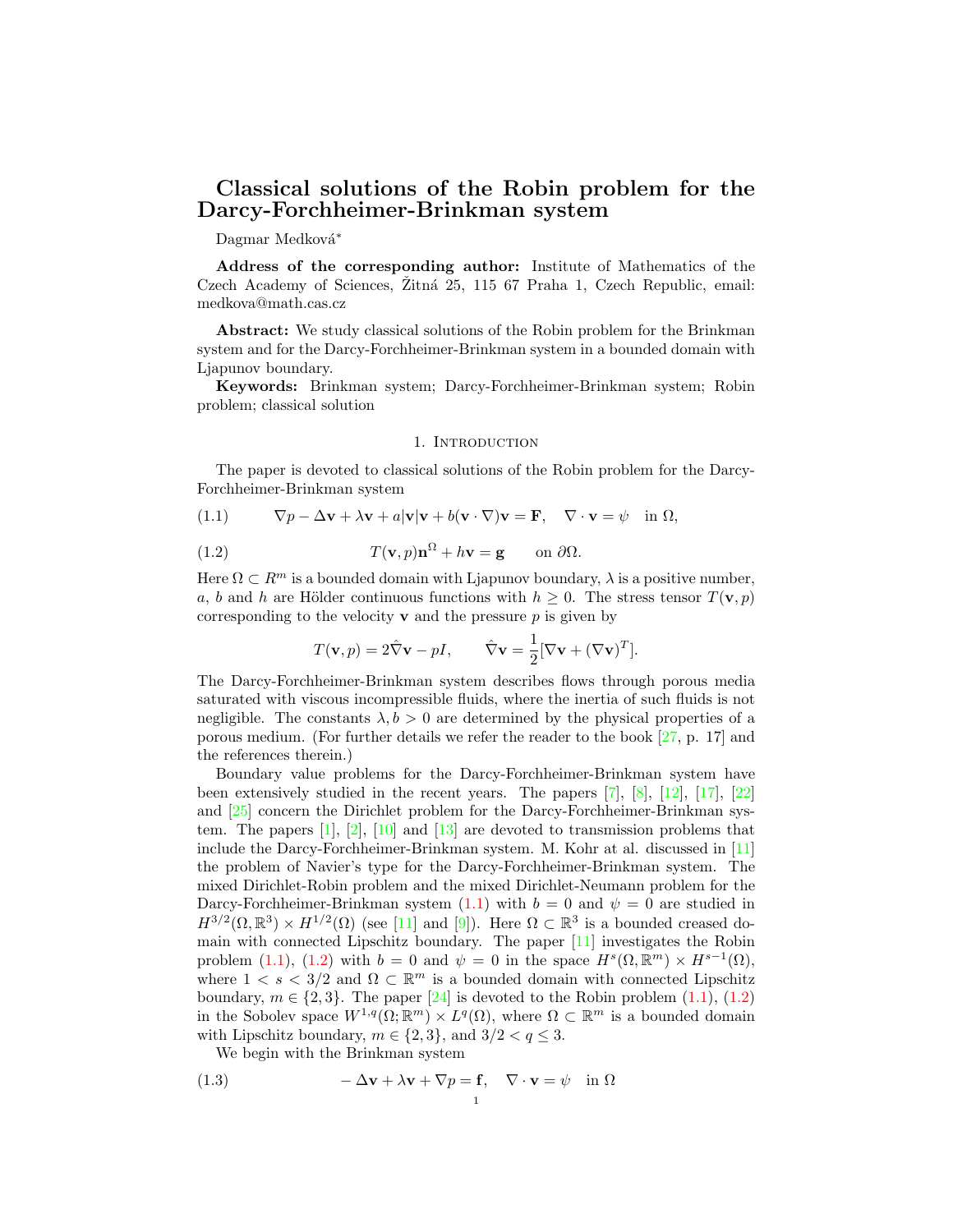with the boundary condition  $(1.2)$ . This problem has been studied in many papers, especially for  $h \equiv 0$  (i.e. the Neumann problem for the Brinkman system). If  $\Omega \subset \mathbb{R}^m$  is a bounded domain with connected Lipschitz boundary and  $\mathbf{g} \in L^2(\partial\Omega;\mathbb{R}^m)$  then there exists a unique solution of the Neumann problem for the homogeneous Brinkman system in the sense of non-tangential limit. (See [3], [9], [16], [28].) (Remark that  $\mathbf{v} \in W^{1,2}(\Omega;\mathbb{R}^m)$  and  $p \in L^2(\Omega)$  for such solution  $(v, p)$ .) If  $\Omega \subset \mathbb{R}^m$  is a bounded domain with connected Lipschitz boundary,  $s \in (0,1)$ ,  $h \in L^{\infty}(\partial \Omega)$ ,  $h \geq 0$ ,  $g \in H^{s-1}(\partial \Omega; \mathbb{R}^m)$ ,  $\psi \in H^{s-1/2}(\Omega)$  and  $f \in H^{s-3/2}(\mathbb{R}^m;\mathbb{R}^m)$  is supported on  $\overline{\Omega}$ , then there exists a unique solution of the problem (1.3), (1.2) in  $H^{s+1/2}(\Omega;\mathbb{R}^m) \times H^{s-1/2}(\Omega)$ . (See [11], [12].) The papers [29], [30] prove the unique solvability of the Neumann problem for the Brinkman system in  $W^{2,q}(\Omega;\mathbb{R}^m) \times W^{1,q}(\Omega)$  for a bounded domain  $\Omega \subset \mathbb{R}^m$  with boundary of class  $\mathcal{C}^{2,1}$ . The paper  $[24]$  is devoted to the Robin problem for the Brinkman system in Sobolev spaces  $W^{1,q}(\Omega;\mathbb{R}^m)\times L^q(\Omega)$  on a bounded domain  $\Omega\subset\mathbb{R}^m$  with Lipschitz boundary. Here one of the following three conditions is fulfilled: 1)  $q = 2$ ; 2)  $\partial\Omega$  is of class  $\mathcal{C}^1$  and  $1 < q < \infty$ ; 3)  $2 \le m \le 3$  and  $3/2 \le q \le 3$ .

We study by the integral equation method the Robin problem for the homogeneous Brinkman system (1.3), i.e. for  $f \equiv 0$  and  $\psi \equiv 0$ . For this reason we define a Brinkman single layer potential and a Brinkman double layer potential and gather their properties. We look for a solution of the problem  $(1.3)$ ,  $(1.2)$  in an appropriate linear combination of a single layer potential and a double layer potential. Using boundary properties of potentials we obtain an integral equation on the boundary of the domain. We show the unique solvability of this integral equation and then the unique solvability of the problem  $(1.3)$ ,  $(1.2)$ . Now we are able to concentrate on the Robin problem for the non-homogeneous Brinkman system. We prove that for a bounded domain  $\Omega \subset \mathbb{R}^m$  with boundary of class  $\mathcal{C}^{1,\alpha}$  with  $0 < \beta < \alpha < 1, \ \lambda \in (0, \infty), \ h \in C^{\beta}(\partial \Omega)$  with  $h \geq 0, \ \mathbf{f} \in C^{\beta}(\overline{\Omega}; \mathbb{R}^m), \ \psi \in C^{1,\beta}(\overline{\Omega})$ and  $\mathbf{g} \in \mathcal{C}^{\beta}(\partial\Omega;\mathbb{R}^m)$  there exists a unique solution  $(\mathbf{v},p)$  of the Robin problem  $(1.3)$ ,  $(1.2)$  in the space  $\left[\mathcal{C}^{1,\beta}(\overline{\Omega};\mathbb{R}^m)\cap\mathcal{C}^2(\Omega;\mathbb{R}^m)\right]\times\left[\mathcal{C}^{\beta}(\overline{\Omega})\cap\mathcal{C}^1(\Omega)\right]$ . We obtain by the Fixed point theorem the existence of a classical solution of the Robin problem for the Darcy-Forchheimer-Brinkman system  $(1.1)$ ,  $(1.2)$  with Hölder continuous a and b.

#### 2. Fundamental solution for the Brinkman system

We are going to study the Robin problem for the Brinkman system by the integral equation method. For this reason we need to define a fundamental solution for the Brinkman system and boundary layer potentials.

Let  $0 \leq \lambda < \infty$ . Suppose that  $E^{\lambda} = (E^{\lambda}_{ij})$  is a matrix function of the type  $m \times (m+1)$  and  $Q^{\lambda} = (Q_j^{\lambda})_{1 \leq j \leq m+1}$ . We say that  $(E^{\lambda}, Q^{\lambda})$  is a fundamental solution of the Brinkman system  $(1.3)$  in  $\mathbb{R}^m$  if

(2.1) 
$$
-\Delta E_{ij}^{\lambda} + \lambda E_{ij}^{\lambda} + \partial_i Q_j^{\lambda} = \delta_{ij} \delta_0, \quad \partial_1 E_{1j}^{\lambda} + \dots \partial_m E_{mj}^{\lambda} = 0, \quad i, j \leq m,
$$

$$
(2.2) \quad -\Delta E_{i,m+1}^{\lambda} + \lambda E_{i,m+1}^{\lambda} + \partial_i Q_{m+1}^{\lambda} = 0, \quad \partial_1 E_{1,m+1}^{\lambda} + \dots \partial_m E_{m,m+1}^{\lambda} = \delta_0.
$$

Here  $\delta_0$  is the unit measure concentrated at 0.

There exists a fundamental solution  $(E^{\lambda}, Q^{\lambda})$  of the system  $(1.3)$  such that  $E^{\lambda}_{ij}$ ,  $Q_j^{\lambda}$  are tempered distributions. If  $\acute{E}^{\lambda} = (\acute{E}_{ij}^{\lambda}), \acute{Q}^{\lambda} = (\acute{Q}_j^{\lambda})$  form another fundamental solution of the system (1.3) such that  $\hat{E}_{ij}^{\lambda}, \hat{Q}_j^{\lambda}$  are tempered distributions,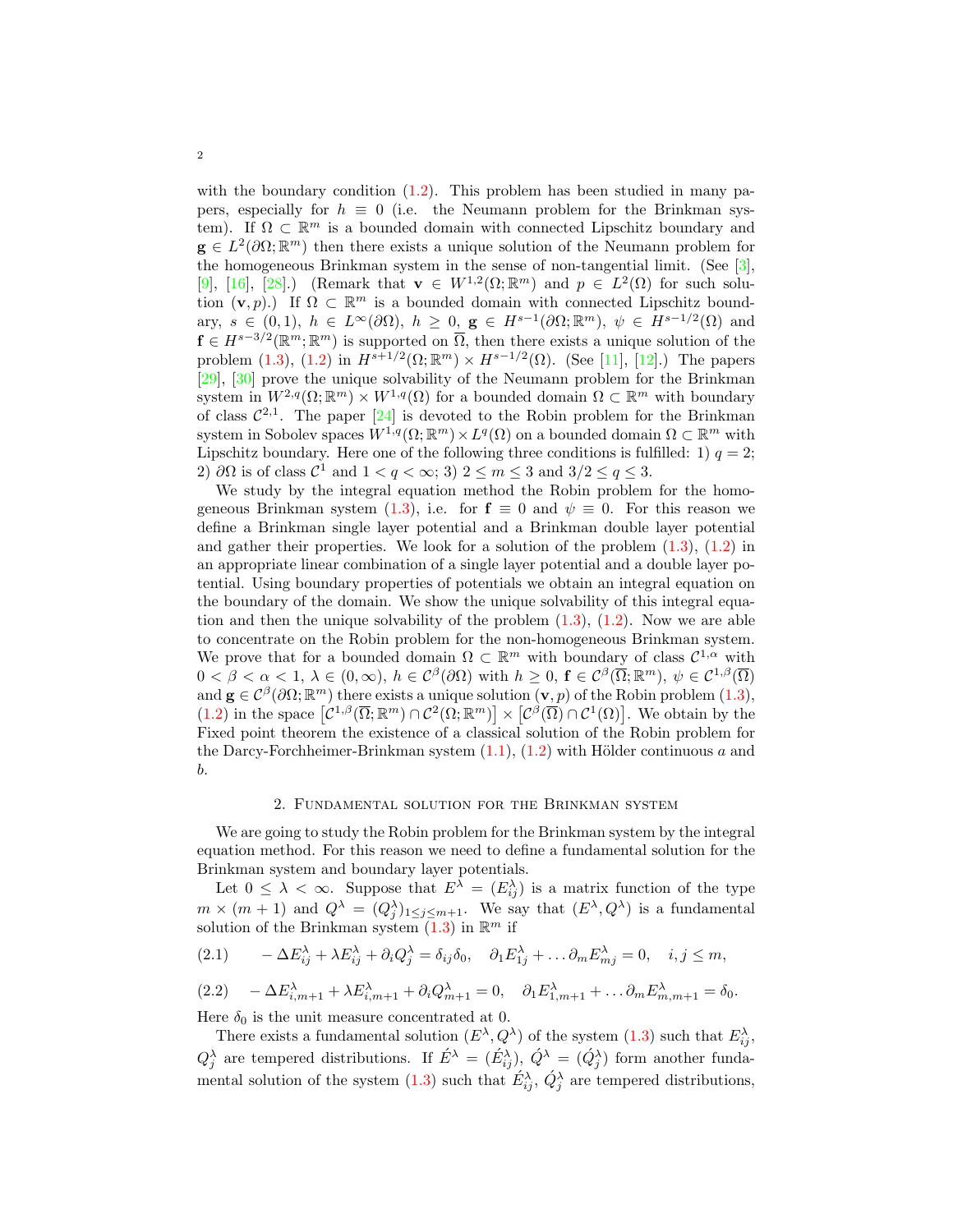then  $E_{ij}^{\lambda} - \acute{E}_{ij}^{\lambda}, Q_j^{\lambda} - \acute{Q}_j^{\lambda}$  are polynomials. (See [26, Theorem 10.3].) We use the fundamental solution introduced by W. Varnhorn in [33].

If  $j \in \{1, \ldots, m\}$  then

$$
Q_j^{\lambda}(x) = E_{j,m+1}^{\lambda}(x) = \frac{1}{\omega_n} \frac{x_j}{|x|^m},
$$
  
\n
$$
Q_{m+1}^{\lambda} = \begin{cases} \delta_0(x) + (\lambda/\omega_m) \ln |x|^{-1}, & m = 2, \\ \delta_0(x) + (\lambda/\omega_m)(m-2)^{-1}|x|^{2-m}, & m > 2, \end{cases}
$$

where  $\omega_m$  is the area of the unit sphere in  $\mathbb{R}^m$ . (See [33, p. 60].)

For  $\lambda = 0$  we obtain the fundamental solution of the Stokes system. If  $i, j \in$  $\{1, \ldots, m\}$ , the components of  $E^0$  are given by

(2.3) 
$$
E_{ij}^0(x) = \frac{1}{2\omega_m} \left\{ \frac{\delta_{ij}}{(m-2)|x|^{m-2}} + \frac{x_i x_j}{|x|^m} \right\}, \quad m \ge 3,
$$

(2.4) 
$$
E_{ij}^0(x) = \frac{1}{4\pi} \left\{ \delta_{ij} \ln \frac{1}{|x|} + \frac{x_i x_j}{|x|^2} \right\}, \quad m = 2
$$

(see, e.g., [33, p. 16]). The expression of  $E^{\lambda}$  for  $\lambda > 0$  can be found in [33, Chapter 2]. We omit it for the sake of brevity.

If  $i, j \leq m$  then  $E_{ij}^{\lambda} \in C^{\infty}(\mathbb{R}^m \setminus \{0\}),$ 

(2.5) 
$$
E_{ij}^{\lambda} - E_{ij}^{0} \in \mathcal{C}(\mathbb{R}^{m})
$$

by [33, p. 66],

(2.6) 
$$
|\nabla E_{ij}^{\lambda}(x) - \nabla E_{ij}^{0}(x)| = O(|x|^{2-m}), \qquad |x| \to 0
$$

by [22, Lemma 4.1]. If  $\lambda > 0$  and  $\beta$  is a multiindex, then

(2.7) 
$$
\partial^{\beta} E^{\lambda}(x) = O(|x|^{-m-|\beta|}), \qquad |x| \to \infty
$$

by [15, Lemma 3.1].

#### 3. Brinkman boundary layer potentials

We will look for a solution of the Robin problem for the Brinkman system in the form of a linear combination of a Brinkman single layer potential and a Brinkman double layer potential. Let us define these potentials.

We denote  $Q(x) := (Q_1^0(x), \ldots, Q_m^0(x)) = (Q_1^{\lambda}(x), \ldots, Q_m^{\lambda}(x))$ . By  $\tilde{E}^{\lambda}$  we denote the matrix of the type  $m \times m$ , where  $\tilde{E}_{ij}^{\lambda}(x) = E_{ij}^{\lambda}(x)$  for  $i, j \leq m$ .

Let now  $\Omega \subset \mathbb{R}^m$  be a bounded open set with Lipschitz boundary. If  $g \in$  $\mathcal{C}(\partial\Omega,\mathbb{R}^m)$  then the single layer potential  $(E_{\Omega}^{\lambda}\mathbf{g},Q_{\Omega}\mathbf{g})$  with the density **g** for the Brinkman system  $(1.3)$  is given by

$$
E_{\Omega}^{\lambda} \mathbf{g}(x) := \int_{\partial \Omega} \tilde{E}^{\lambda}(x - y) \mathbf{g}(y) d\sigma(y),
$$
  

$$
Q_{\Omega} \mathbf{g}(x) := \int_{\partial \Omega} Q(x - y) \mathbf{g}(y) d\sigma(y).
$$

Then  $E_{\Omega}^{\lambda} \mathbf{g} \in C^{\infty}(\mathbb{R}^m \setminus \partial \Omega, \mathbb{R}^m)$ ,  $Q_{\Omega} \mathbf{g} \in C^{\infty}(\mathbb{R}^m \setminus \partial \Omega)$  and  $\nabla Q_{\Omega} \mathbf{g} - \Delta E_{\Omega}^{\lambda} \mathbf{g} + \lambda E_{\Omega}^{\lambda} \mathbf{g} =$  $0, \nabla \cdot E_{\Omega}^{\lambda} \mathbf{g} = 0$  in  $\mathbb{R}^m \setminus \partial \Omega$ .

Set

$$
K_{\Omega}^{\lambda}(x,y) := -T_y(\tilde{E}^{\lambda}(y-x), Q(y-x))\mathbf{n}^{\Omega}(y).
$$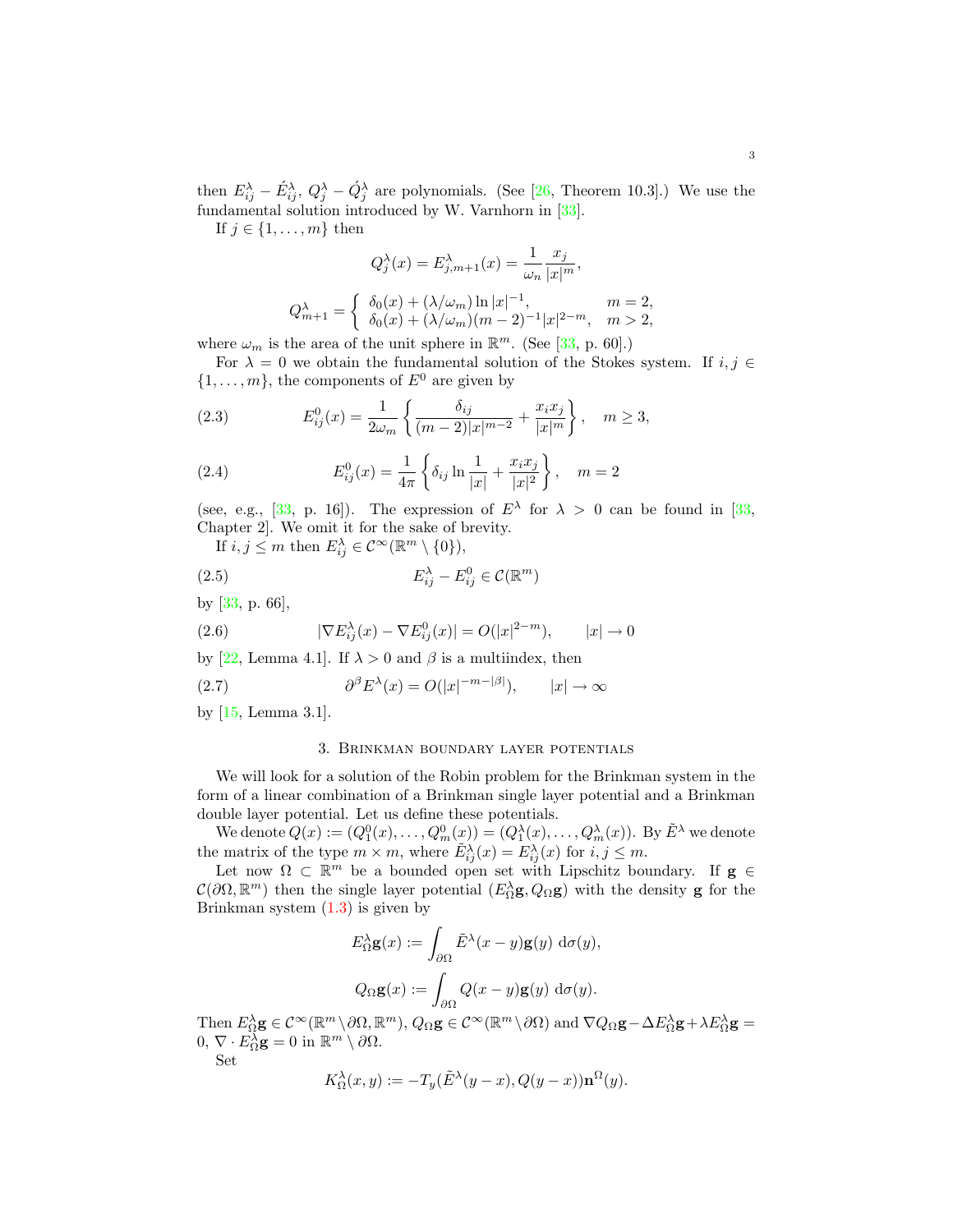Remark that

(3.1) 
$$
[K_{\Omega}^{0}(x,y)]_{ij} = \frac{m}{\omega_{m}} \frac{(x_{i} - y_{i})(x_{j} - y_{j})(x - y) \cdot \mathbf{n}^{\Omega}(y)}{|x - y|^{m+2}}
$$

(see for example [16, p. 38, 39, 132]). For  $\Psi \in \mathcal{C}(\partial\Omega,\mathbb{R}^m)$  define in  $\mathbb{R}^m \setminus \partial\Omega$  the velocity part of the double layer potential with density  $\Psi$  by

(3.2) 
$$
(D_{\Omega}^{\lambda} \Psi)(x) := \int_{\partial \Omega} K_{\Omega}^{\lambda}(x, y) \Psi(y) d\sigma(y),
$$

and the corresponding pressure part by

(3.3) 
$$
(\Pi_{\Omega}^{\lambda} \Psi)(x) := \int_{\partial \Omega} \Pi_{\Omega}^{\lambda}(x, y) \Psi(y) d\sigma(y).
$$

If  $m > 2$  then

$$
\Pi_{\Omega}^{\lambda}(x,y) = \frac{1}{\omega_m} \left\{ -(y-x) \frac{2m(y-x) \cdot \mathbf{n}^{\Omega}(y)}{|y-x|^{m+2}} + \frac{2\mathbf{n}^{\Omega}(y)}{|y-x|^m} - \lambda \frac{|x-y|^{2-m}}{m-2} \mathbf{n}^{\Omega}(y) \right\}.
$$

If  $m = 2$  then

$$
\Pi_{\Omega}^{\lambda}(x,y) = \frac{1}{2\pi} \left\{ -(y-x) \frac{4(y-x) \cdot \mathbf{n}^{\Omega}(y)}{|y-x|^4} + \frac{2\mathbf{n}^{\Omega}(y)}{|y-x|^2} - \lambda \left( \ln \frac{1}{|x-y|} \right) \mathbf{n}^{\Omega}(y) \right\}.
$$

(See [33, pp. 61–62].) One has  $D_{\Omega}^{\lambda} \Psi \in C^{\infty}(\mathbb{R}^m \setminus \partial \Omega, \mathbb{R}^m)$ ,  $\Pi_{\Omega}^{\lambda} \Psi \in C^{\infty}(\mathbb{R}^m \setminus \partial \Omega)$ and  $\nabla \Pi_{\Omega}^{\lambda} \Psi - \Delta D_{\Omega}^{\lambda} \Psi + \lambda D_{\Omega}^{\lambda} \Psi = 0$ ,  $\nabla \cdot D_{\Omega}^{\lambda} \Psi = 0$  in  $\mathbb{R}^m \setminus \partial \Omega$ .

**Proposition 3.1.** Let  $\Omega \subset \mathbb{R}^m$  be a bounded open set with boundary of class  $\mathcal{C}^{1,\alpha},\ 0\ <\ \beta\ <\ \alpha\ <\ 1\ \ and\ 0\ \leq\ \lambda\ <\ \infty.\quad \textit{Then}\ \ Q_{\Omega}\ :\ \mathcal{C}^{\beta}(\partial\Omega;\mathbb{R}^m)\ \to\ \mathcal{C}^{\beta}(\overline{\Omega}),$  $E_{\Omega}^{\lambda} : C^{\beta}(\partial\Omega;\mathbb{R}^m) \to C^{1,\beta}(\overline{\Omega};\mathbb{R}^m)$  and  $E_{\Omega}^{\lambda} - E_{\Omega}^0 : C^{\beta}(\partial\Omega;\mathbb{R}^m) \to C^{1,\alpha}(\overline{\Omega};\mathbb{R}^m)$  are bounded linear operators.

*Proof.* For  $\lambda = 0$  see [20, Lemma 3.12].

Let now  $\lambda > 0$ . Fix  $\Psi \in C^{\beta}(\partial \Omega; \mathbb{R}^m)$ . Then  $E_{\Omega}^{\lambda} \Psi, E_{\Omega}^0 \Psi \in C(\mathbb{R}^m; \mathbb{R}^m)$  by [34, Theorem 2.3. Define the distributions  $F_1, \ldots, F_m$  by

$$
\langle F_j, \varphi \rangle := \int_{\partial \Omega} \Psi_j \varphi \, \mathrm{d}\sigma.
$$

Set  $\mathbf{F} = (F_1, \ldots, F_m)$ . Since  $E_{\Omega}^{\lambda} \Psi = \tilde{E}^{\lambda} * \mathbf{F}$ , properties of fundamental solutions give

$$
-\Delta E_{\Omega}^{\lambda} \Psi + \lambda E_{\Omega}^{\lambda} \Psi - \nabla Q_{\Omega} \Psi = \mathbf{F},
$$

$$
-\Delta E_{\Omega}^0 \Psi - \nabla Q_{\Omega} \Psi = \mathbf{F}.
$$

Subtracting

$$
\Delta(E_{\Omega}^{\lambda}\Psi - E_{\Omega}^{0}\Psi) = \lambda E_{\Omega}^{\lambda}\Psi.
$$

Since  $E_{\Omega}^{\lambda} \Psi \in \mathcal{C}(\mathbb{R}^m; \mathbb{R}^m)$  and  $(E_{\Omega}^{\lambda} \Psi - E_{\Omega}^0 \Psi) \in \mathcal{C}(\mathbb{R}^m; \mathbb{R}^m)$ , [23, Proposition 3.18.1] gives that  $(E_{\Omega}^{\lambda} \Psi - E_{\Omega}^0 \Psi) \in C^{1,\alpha}(\overline{\Omega}; \mathbb{R}^m)$ . If  $\mathbf{f}_k \to \mathbf{f}$  in  $C^{\beta}(\partial \Omega; \mathbb{R}^m)$ , then  $E_{\Omega}^{\lambda} \mathbf{f}_k(x)$  –  $E_{\Omega}^{0}$ **f**<sub>k</sub>(x)  $\to E_{\Omega}^{\lambda}$ **f**(x)  $-E_{\Omega}^{0}$ **f**(x) for all  $x \in \Omega$ . The Closed graph theorem forces that  $E_{\Omega}^{\lambda} - E_{\Omega}^0 : C^{\beta}(\partial\Omega;\mathbb{R}^m) \to C^{1,\alpha}(\overline{\Omega};\mathbb{R}^m)$  is a bounded operator. Since  $C^{1,\alpha}(\overline{\Omega};\mathbb{R}^m) \hookrightarrow$  $\mathcal{C}^{1,\beta}(\overline{\Omega};\mathbb{R}^m)$ , the operator  $E_{\Omega}^{\lambda} : \mathcal{C}^{\beta}(\partial\Omega;\mathbb{R}^m) \to \mathcal{C}^{1,\beta}(\overline{\Omega};\mathbb{R}^m)$  is bounded.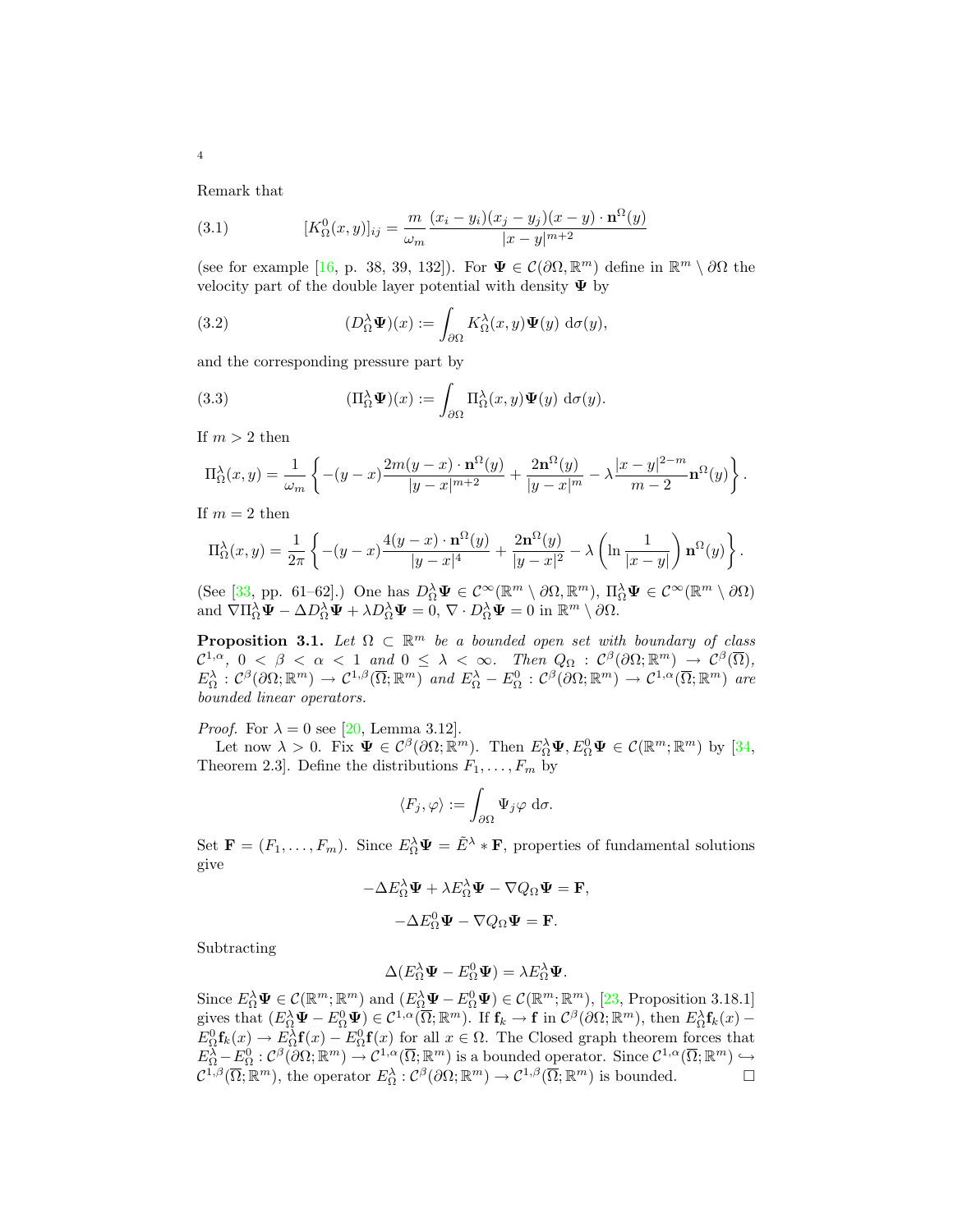If we study boundary behavior of potentials at boundary then crucial role is played by the integral operators  $K_{\Omega,\lambda}$  and  $K'_{\Omega,\lambda}$ . Let us define them.

Let  $\Omega \subset \mathbb{R}^m$  be an open set with compact Lipschitz boundary and  $0 \leq \lambda < \infty$ . For  $\Psi \in \mathcal{C}(\partial \Omega, \mathbb{R}^m)$  and  $x \in \partial \Omega$  define

$$
K_{\Omega,\lambda}\Psi(x) := \lim_{\epsilon \searrow 0} \int_{\partial\Omega \setminus B(x;\epsilon)} K_{\Omega}^{\lambda}(x,y)\Psi(y) d\sigma(y),
$$
  

$$
K'_{\Omega,\lambda}\Psi(x) := \lim_{\epsilon \searrow 0} \int_{\partial\Omega \setminus B(x;\epsilon)} K_{\Omega}^{\lambda}(y,x)\Psi(y) d\sigma(y),
$$

where  $B(x; \epsilon) = \{y; |x - y| < \epsilon\}.$ 

**Lemma 4.1.** Let  $\Omega \subset \mathbb{R}^m$  be a bounded open set with boundary of class  $\mathcal{C}^{1,\alpha}$ ,  $0 < \alpha < 1$  and  $0 \leq \lambda < \infty$ . Then there exists a constant C such that

(4.1) 
$$
|K_{\Omega}^{\lambda}(x,y)| \leq C|x-y|^{\alpha+1-m}, \qquad x, y \in \partial \Omega.
$$

*Proof.* If  $\lambda = 0$  then (4.1) holds by (3.1) and [23, Lemma 1.17.9].

Let now  $\lambda > 0$ . According to (2.6) there exists a constant  $C_1$  such that

$$
|K_{\Omega}^{\lambda}(x,y) - K_{\Omega}^{0}(x,y)| \leq C_{1}|x-y|^{2-m}, \qquad x, y \in \partial \Omega.
$$

This and the inequality (4.1) for  $\lambda = 0$  give (4.1) for general  $\lambda$ .

**Lemma 4.2.** Let  $\Omega \subset \mathbb{R}^m$  be a bounded open set with boundary of class  $\mathcal{C}^{1,\alpha}$  with  $0 < \alpha < 1$  and  $0 \leq \lambda < \infty$ . If  $\Psi \in C(\partial\Omega, \mathbb{R}^m)$  and  $x \in \partial\Omega$  then

(4.2) 
$$
K_{\Omega,\lambda}\Psi(x) = \int_{\partial\Omega} K_{\Omega}^{\lambda}(x,y)\Psi(y) d\sigma(y),
$$

(4.3) 
$$
K'_{\Omega,\lambda}\Psi(x) = \int_{\partial\Omega} K^{\lambda}_{\Omega}(y,x)\Psi(y) d\sigma(y)
$$

are well defined. The operators  $K_{\Omega,\lambda}$  and  $K'_{\Omega,\lambda}$  are bounded on  $\mathcal{C}(\partial\Omega;\mathbb{R}^m)$ .

*Proof.* According to Lemma 4.1 there exists a constant C such that  $(4.1)$  holds. The rest is a consequence of [18, Theorem 2.22].

**Lemma 4.3.** Let  $\Omega \subset \mathbb{R}^m$  be a bounded open set with boundary of class  $\mathcal{C}^{1,\alpha}$ ,  $0 < \beta < \alpha < 1$  and  $0 \leq \lambda < \infty$ . If  $\Psi \in C^{\beta}(\partial \Omega, \mathbb{R}^m)$  and  $z \in \partial \Omega$  then

(4.4) 
$$
T(E_{\Omega}^{\lambda}\Psi(z),Q_{\Omega}\Psi(z))\mathbf{n}^{\Omega}(z)=\frac{1}{2}\Psi(z)-K'_{\Omega,\lambda}\Psi(z).
$$

*Proof.* For  $\lambda > 0$  see [34, Theorem 2.3]. Let now  $\lambda = 0$ . Then  $E_{\Omega}^0 \Psi \in C^{1,\beta}(\overline{\Omega}; \mathbb{R}^m)$ ,  $Q_{\Omega}\Psi \in \mathcal{C}^{\beta}(\overline{\Omega})$  by Proposition 3.1. This forces  $T(E_{\Omega}^{0}\Psi, Q_{\Omega}\Psi)\mathbf{n}^{\Omega} \in \mathcal{C}(\partial\Omega; \mathbb{R}^m)$ . The relation (4.4) holds for almost all  $z \in \partial \Omega$  by [14, Lemma 3.1]. Since  $\frac{1}{2}\Psi - K'_{\Omega,0}\Psi \in$  $\mathcal{C}(\partial\Omega;\mathbb{R}^m)$  by Lemma 4.2, we deduce that  $(4.4)$  is true for all  $z \in \partial\overline{\Omega}$ .

**Proposition 4.4.** Let  $\Omega \subset \mathbb{R}^m$  be a bounded open set with boundary of class  $\mathcal{C}^{1,\alpha}$ ,  $0 < \beta < \alpha < 1$  and  $0 \leq \lambda < \infty$ . Then the operators

(4.5) 
$$
K'_{\Omega,\lambda}: \mathcal{C}^{\beta}(\partial\Omega, \mathbb{R}^m) \to \mathcal{C}^{\beta}(\partial\Omega, \mathbb{R}^m),
$$

(4.6) 
$$
K'_{\Omega,\lambda} - K'_{\Omega,0} : \mathcal{C}^{\beta}(\partial\Omega,\mathbb{R}^m) \to \mathcal{C}^{\alpha}(\partial\Omega,\mathbb{R}^m)
$$

are bounded.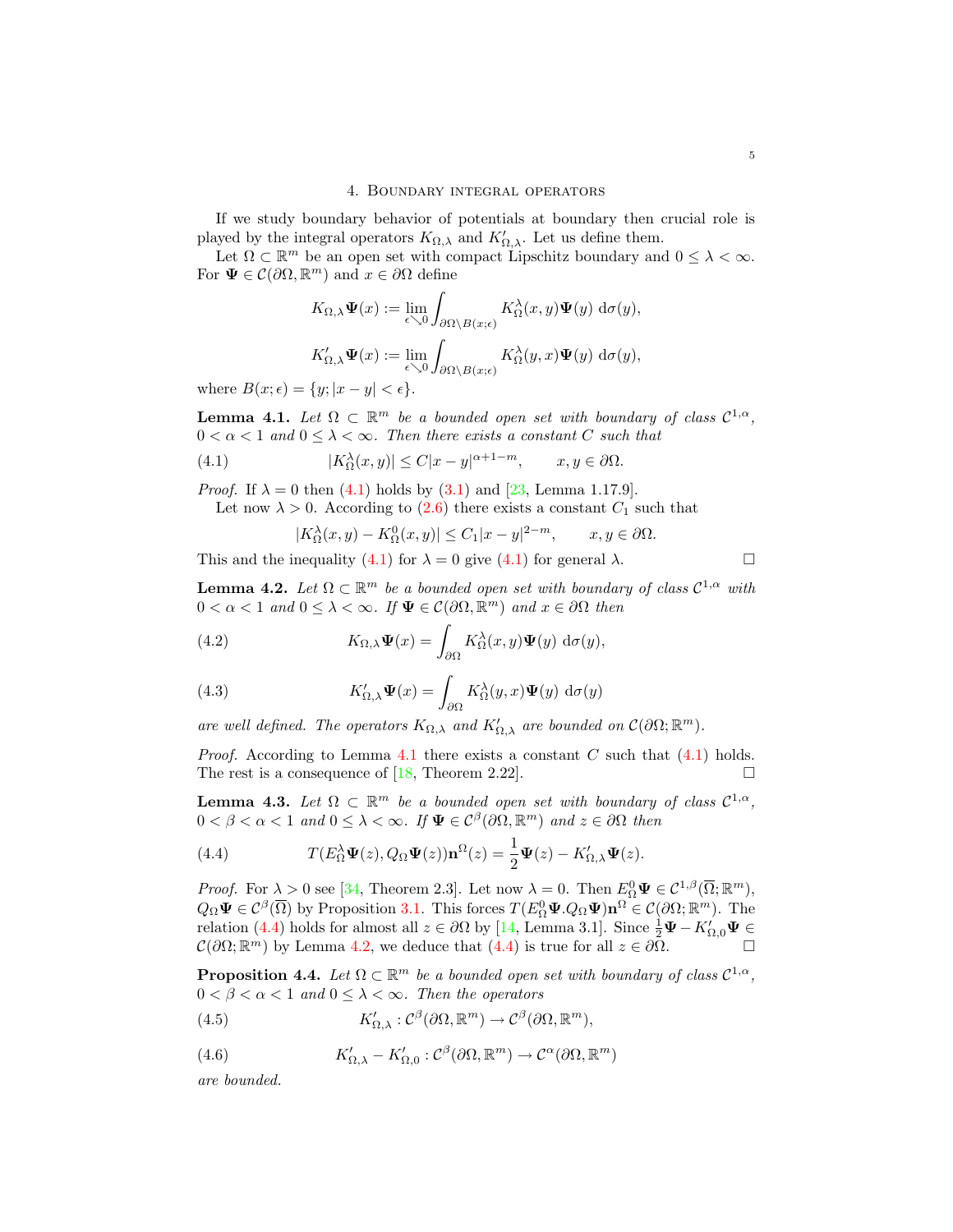*Proof.* If  $\Psi \in C^{\beta}(\partial \Omega, \mathbb{R}^m)$  then

(4.7) 
$$
K'_{\Omega,\lambda} \Psi = \frac{1}{2} \Psi - T(E_{\Omega}^{\lambda} \Psi, Q_{\Omega} \Psi) \mathbf{n}^{\Omega}
$$

by (4.4). The mapping  $\Psi \mapsto T(E_{\Omega}^{\lambda} \Psi, Q_{\Omega} \Psi)$  is bounded from  $\mathcal{C}^{\beta}(\partial \Omega, \mathbb{R}^m)$  to  $\mathcal{C}^{\beta}(\partial\Omega,\mathbb{R}^m\times\mathbb{R}^m)$  by Proposition 3.1. Since  $\mathbf{n}^{\Omega}\in\mathcal{C}^{\alpha}(\partial\Omega;\mathbb{R}^m)\subset\mathcal{C}^{\beta}(\partial\Omega;\mathbb{R}^m)$ , [23, Lemma 1.16.8] and (4.7) give that  $K'_{\Omega,\lambda}$  is a bounded operator on  $\mathcal{C}^{\beta}(\partial\Omega,\mathbb{R}^m)$ .

(4.8) 
$$
K'_{\Omega,\lambda} - K'_{\Omega,0} = T(E^0_{\Omega}, Q_{\Omega}) \mathbf{n}^{\Omega} - T(E^{\lambda}_{\Omega}, Q_{\Omega}) \mathbf{n}^{\Omega} = T(E^0_{\Omega} - E^{\lambda}_{\Omega}, 0) \mathbf{n}^{\Omega}
$$

by (4.7). Proposition 3.1 gives that  $T(E_{\Omega}^0 - E_{\Omega}^{\lambda}, 0)$  is a bounded mapping from  $\mathcal{C}^{\beta}(\partial\Omega,\mathbb{R}^m)$  to  $\mathcal{C}^{\alpha}(\partial\Omega,\mathbb{R}^m\times\mathbb{R}^m)$ . Remember that  $\mathbf{n}^{\Omega}\in\mathcal{C}^{\alpha}(\partial\Omega,\mathbb{R}^m)$ . According to [23, Lemma 1.16.8] and (4.8) we infer that the operator (4.6) is bounded.  $\square$ 

We want to prove compactness of the operator  $K'_{\Omega,\lambda}$  on the space  $\mathcal{C}^{\beta}(\partial\Omega,\mathbb{R}^m)$ . For this we need the following auxiliary lemmas:

**Lemma 4.5.** Let  $\Omega \subset \mathbb{R}^m$  be a bounded open set with boundary of class  $\mathcal{C}^{1,\alpha}$  and  $0 < \alpha < 1$ . If  $0 < \beta < 1$  then  $K_{\Omega,0}$  is a compact operator on  $C^{\beta}(\partial \Omega, \mathbb{R}^m)$ .

*Proof.* V. Maz'ya, M. Mitrea and T. Shaposhnikova proved in [21, p. 232] that  $K_{\Omega,0}$ is a compact operator on some scale of Besov spaces including  $B^{\infty,\infty}_{\beta}(\partial\Omega,\mathbb{R}^m)$ . Remember that  $B^{\infty,\infty}_{\beta}(\partial\Omega,\mathbb{R}^m) = C^{\beta}(\partial\Omega,\mathbb{R}^m)$ . (See for example [32, §3.5.3, Theorem] or  $[31, §2.5.7, Theorem].$ 

**Lemma 4.6.** Let  $f \in C^1(R^m \setminus \{0\})$  with  $|\nabla f(x)| \leq C_1 |x|^{\alpha}$ . Then there exists a constant  $C_2$  such that  $|f(x) - f(y)| \leq C_2 |x - y||x|^{\alpha}$  for  $|x| > 2|x - y|$ .

*Proof.* Let  $|x| > 2|x - y|$ . Then there exists z in the interval xy such that  $f(x)$  –  $f(y) = (x - y) \cdot \nabla f(z)$ . Since  $\frac{1}{2}|x| \le |z| \le \frac{3}{2}|x|$  we infer that

$$
|f(x) - f(y)| = |(x - y) \cdot \nabla f(z)| \le C_1 |x - y| [(1/2)^{\alpha} + (3/2)^{\alpha}] |x|^{\alpha}.
$$

**Lemma 4.7.** Let  $\Omega \subset \mathbb{R}^m$  be a bounded open set with boundary of class  $\mathcal{C}^{1,\alpha}$  and  $0 < \beta < \alpha < 1$ . Then  $K_{\Omega,0} + K'_{\Omega,0} : L^{\infty}(\partial\Omega,\mathbb{R}^m) \to C^{\beta}(\partial\Omega,\mathbb{R}^m)$  is a bounded operator.

Proof. (3.1) yields

(4.9) 
$$
[K_{\Omega}^{0}(x,y) + K_{\Omega}^{0}(y,x)]_{ij} = \frac{m}{\omega_{m}} \frac{(x_{i} - y_{i})(x_{j} - y_{j})(x - y) \cdot (\mathbf{n}^{\Omega}(y) - \mathbf{n}^{\Omega}(x))}{|x - y|^{m+2}}.
$$

If  $x, y \in \partial\Omega$  then  $|n^{\Omega}(x) - n^{\Omega}(y)| \leq M_1 |x - y|^{\alpha}$  for some constant  $M_1$ . Therefore there exists a constant  $C_1$  such that

$$
|K_{\Omega}^{0}(x,y) + K_{\Omega}^{0}(y,x)| \leq C_{1}|x-y|^{\alpha+1-m} \qquad x, y \in \partial \Omega.
$$

Hence there is a constant  $M_2$  such that

(4.10) 
$$
\int_{B(x;r)\cap\partial\Omega} |K_{\Omega}^{0}(x,y) + K_{\Omega}^{0}(y,x)| d\sigma(y) \leq M_{2}r^{\alpha}
$$

for each  $x \in \partial\Omega$  and  $r > 0$ . (See [23, Lemma 1.26.1].) So,

$$
|(K_{\Omega,0} + K'_{\Omega,0})\mathbf{f}(x)| \le C_2 \|\mathbf{f}\|_{L^\infty(\partial\Omega; \mathbb{R}^m)} \qquad \forall x \in \partial\Omega
$$

6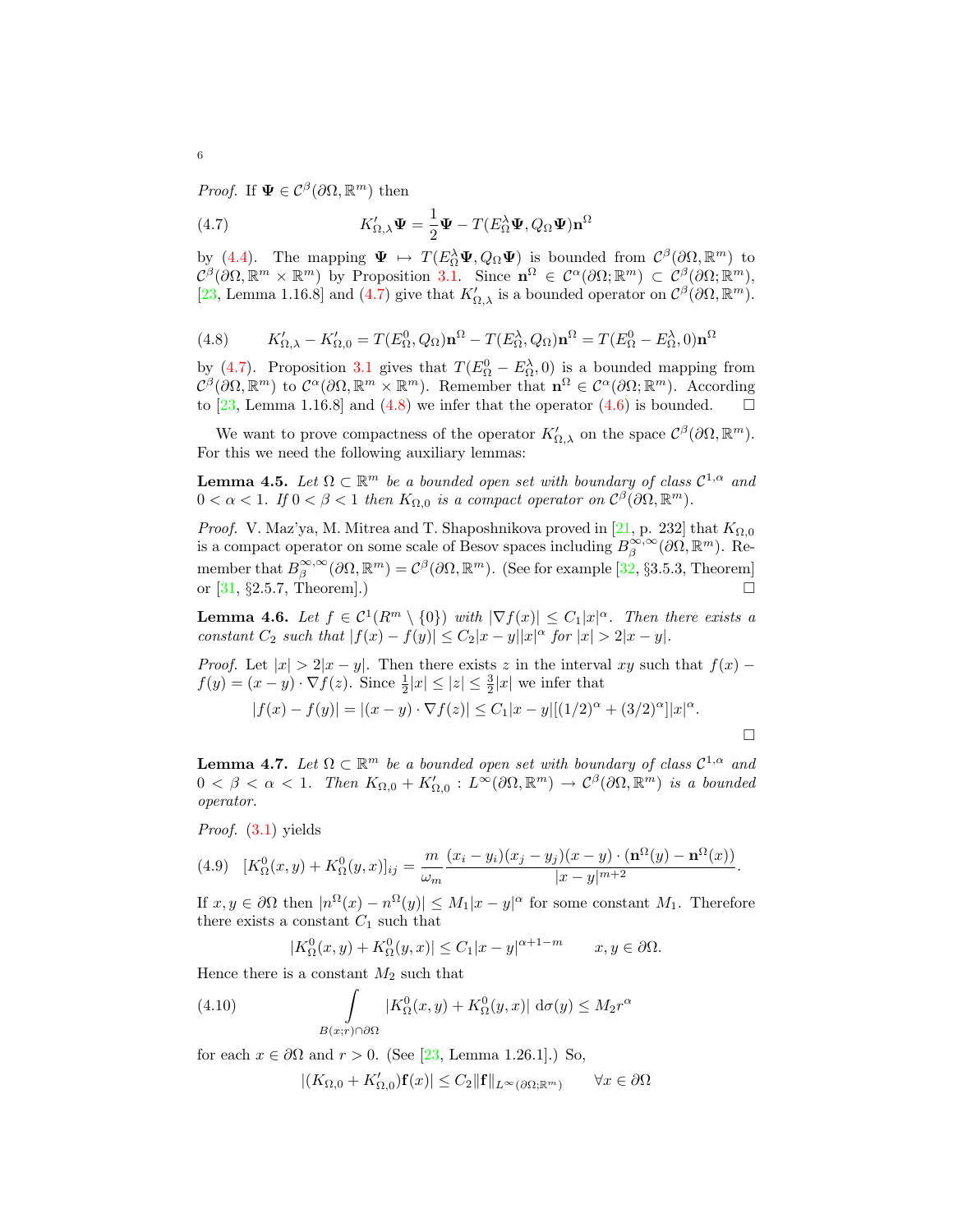for some constant  $C_2$ .

If 
$$
||\mathbf{f}||_{L^{\infty}(\partial\Omega;\mathbb{R}^m)} \leq 1
$$
 and  $x, z \in \partial\Omega$  with  $|x - z| \geq 1$  then

$$
|(K_{\Omega,0}+K'_{\Omega,0})\mathbf{f}(x)-(K_{\Omega,0}+K'_{\Omega,0})\mathbf{f}(z)|\leq 2C_2\leq 2C_2|x-z|^{\beta}.
$$

According to Lemma 4.6 there exists a constant  $M_3$  such that

 $(4.11)$  $\gamma |w|^{-m-2} - u^{\gamma} |u|^{-m-2} \le M_3 |w - u| |w|^{-m}$  for  $|w| > 2|w - u|$ for each multiindex  $\gamma$  with  $|\gamma| = 3$ . If  $x, y, z \in \partial\Omega$  with  $|y - z| > 2|x - z|$  $2|(x-y)-(z-y)|$ , then (4.9) and (4.11) yield

$$
\begin{split} |[K^0_{\Omega}(x,y)+K^0_{\Omega}(y,x)]_{ij}-[K^0_{\Omega}(z,y)+K^0_{\Omega}(y,z)]_{ij}| &\leq \frac{m}{\omega_m}|x-y|^{1-m}|\mathbf{n}^{\Omega}(z)-\mathbf{n}^{\Omega}(x)|\\ &+\frac{m}{\omega_m}\left|\frac{(x_i-y_i)(x_j-y_j)(x-y)}{|x-y|^{m+2}}-\frac{(z_i-y_i)(z_j-y_j)(z-y)}{|z-y|^{m+2}}\right|\;|\mathbf{n}^{\Omega}(z)-\mathbf{n}^{\Omega}(y)|\\ &\leq M_1\frac{m}{\omega_m}|x-y|^{1-m}|x-z|^{\alpha}+M_3\frac{m}{\omega_m}|x-z|\;|z-y|^{-m}M_1|z-y|^{\alpha}. \end{split}
$$

Therefore

 $\leq$ 

$$
(4.12)\ \ |[K_{\Omega}^{0}(x,y)+K_{\Omega}^{0}(y,x)]-[K_{\Omega}^{0}(z,y)+K_{\Omega}^{0}(y,z)]|\leq \frac{C_{3}|x-z|^{\alpha}}{|x-y|^{m-1}}+\frac{C_{3}|x-z|}{|z-y|^{m-\alpha}}
$$

for some constant  $C_3$ .

Suppose that  $||\mathbf{f}||_{L^{\infty}(\partial\Omega;\mathbb{R}^m)} \leq 1$  and  $x, z \in \partial\Omega$  with  $0 < |x - z| < 1$ . According to (4.10) and (4.12)

$$
|(K_{\Omega,0} + K'_{\Omega,0})\mathbf{f}(x) - (K_{\Omega,0} + K'_{\Omega,0})\mathbf{f}(z)| \leq \int_{B(z;2|x-z|)\cap \partial \Omega} |K_{\Omega}^{0}(z,y)|
$$
  
+
$$
+K_{\Omega}^{0}(y,z)| d\sigma(y) + \int_{B(z;2|x-z|)\cap \partial \Omega} |K_{\Omega}^{0}(x,y) + K_{\Omega}^{0}(y,x)| d\sigma(y)
$$
  
+
$$
\int_{\partial \Omega \setminus B(z;2|x-z|)} |(K_{\Omega}^{0}(x,y) + K_{\Omega}^{0}(y,x)) - (K_{\Omega}^{0}(z,y) + K_{\Omega}^{0}(y,z))| d\sigma(y)
$$
  

$$
\leq 2M_{2}|x-z|^{\alpha} + \int_{B(x;3|x-z|)\cap \partial \Omega} |K_{\Omega}^{0}(x,y) + K_{\Omega}^{0}(y,x)| d\sigma(y)
$$
  
+
$$
\int_{\partial \Omega \setminus B(z;2|x-z|)} \left(\frac{C_{3}|x-z|^{\alpha}}{|x-y|^{m-1}} + \frac{C_{3}|x-z|}{|z-y|^{m-\alpha}}\right) d\sigma(y)
$$
  

$$
\leq 5M_{2}|x-z|^{\alpha} + C_{3}|x-z|^{\beta} \int_{\partial \Omega \setminus B(x;|x-z|)} |x-y|^{1-m+\alpha-\beta} d\sigma(y)
$$
  
+
$$
C_{3}|x-z|^{\beta} \int_{\partial \Omega \setminus B(z;2|x-z|)} |z-y|^{1-m+\alpha-\beta} d\sigma(y)
$$
  

$$
\leq |x-z|^{\beta} \left[ 5M_{2} + C_{3} \int_{\partial \Omega} (|x-y|^{1-m+\alpha-\beta} + |z-y|^{1-m+\alpha-\beta}) d\sigma(y) \right] \leq C_{4}|x-z|^{\beta}
$$
  
with  $C_{4}$  independent on x and z (see [23, Lemma 1.26.1]).

**Theorem 4.8.** Let  $\Omega \subset \mathbb{R}^m$  be a bounded open set with boundary of class  $\mathcal{C}^{1,\alpha}$  and  $0 < \beta < \alpha < 1$ . Suppose that  $0 \leq \lambda < \infty$ . Then  $K'_{\Omega,\lambda}$  is a compact operator on  $\mathcal{C}^{\beta}(\partial\Omega,\mathbb{R}^m)$ .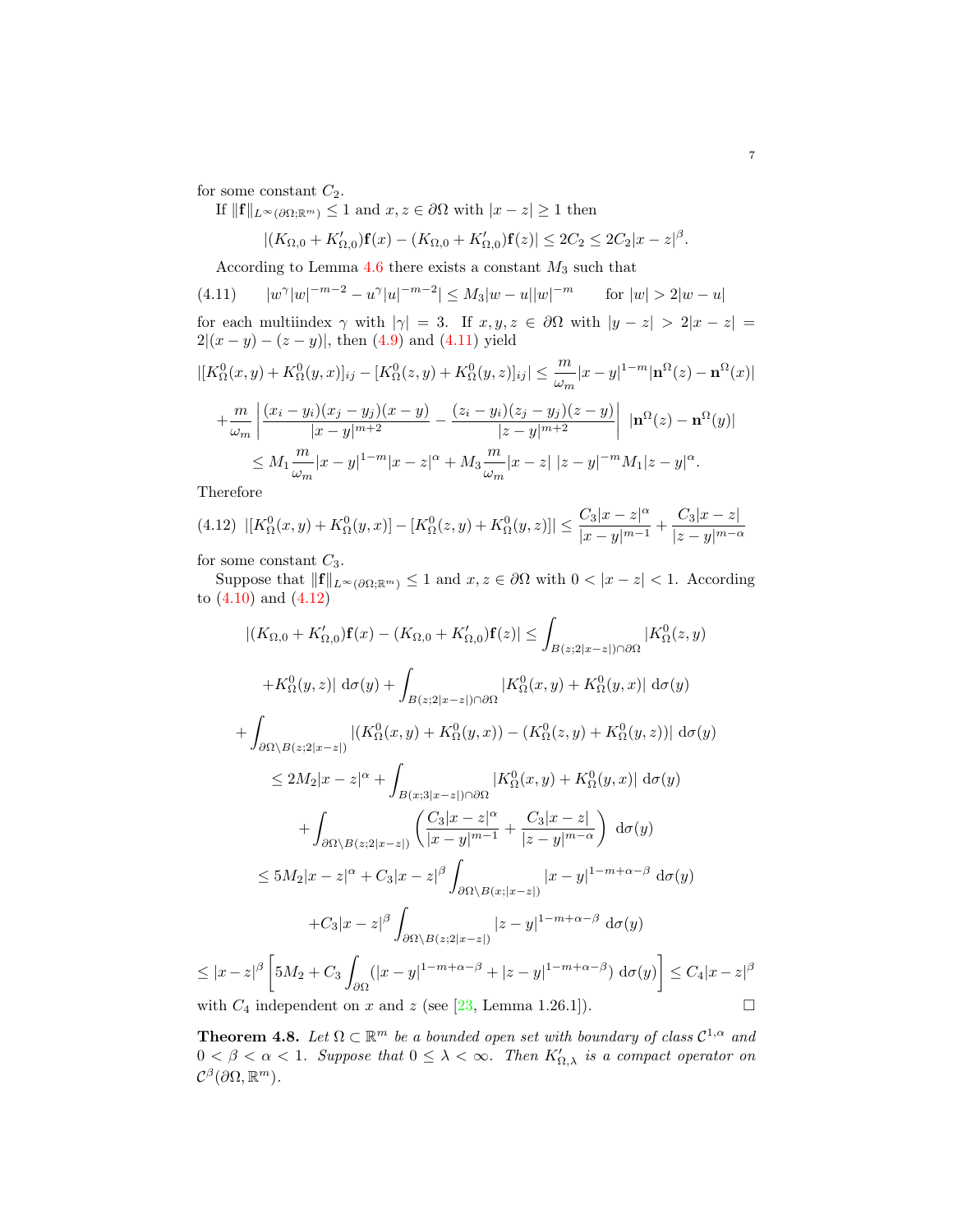*Proof.*  $K_{\Omega,0} + K'_{\Omega,0} : L^{\infty}(\partial\Omega,\mathbb{R}^m) \to C^{\beta}(\partial\Omega,\mathbb{R}^m)$  is a bounded operator by Lemma 4.7. Since  $\mathcal{C}^{\beta}(\partial\Omega,\mathbb{R}^m)\hookrightarrow L^{\infty}(\partial\Omega,\mathbb{R}^m)$  compactly by [18, Theorem 7.4], the operator  $K_{\Omega,0} + K'_{\Omega,0}$  is compact on  $\mathcal{C}^{\beta}(\partial\Omega,\mathbb{R}^m)$ . Thus  $K'_{\Omega,0} = (K_{\Omega,0} + K'_{\Omega,0}) - K_{\Omega,0}$ is a compact operator on  $\mathcal{C}^{\beta}(\partial\Omega,\mathbb{R}^m)$  by Lemma 4.5.

The operator  $K'_{\Omega,\lambda} - K'_{\Omega,0} : \mathcal{C}^{\beta}(\partial\Omega,\mathbb{R}^m) \to \mathcal{C}^{\alpha}(\partial\Omega,\mathbb{R}^m)$  is bounded by Proposition 4.4. Since  $\mathcal{C}^{\alpha}(\partial\Omega,\mathbb{R}^m) \hookrightarrow \mathcal{C}^{\beta}(\partial\Omega,\mathbb{R}^m)$  compactly by [18, Theorem 7.4], the operator  $K'_{\Omega,\lambda} - K'_{\Omega,0}$  is compact on  $\mathcal{C}^{\beta}(\partial\Omega,\mathbb{R}^m)$ . Hence  $K'_{\Omega,\lambda} = (K'_{\Omega,\lambda} - K'_{\Omega,0}) + K'_{\Omega,0}$ <br>is compact on  $\mathcal{C}^{\beta}(\partial\Omega,\mathbb{R}^m)$ . is compact on  $\mathcal{C}^{\beta}(\partial\Omega,\mathbb{R})$ 

#### 5. Robin problem for the Brinkman system

In this section we study the Brinkman system (1.3) with the Robin boundary condition (1.2). First we study the homogeneous Brinkman system, i.e. with  $f \equiv 0$ and  $\psi \equiv 0$ .

Let  $\Omega \subset \mathbb{R}^m$  be a bounded domain with boundary of class  $\mathcal{C}^{1,\alpha}$ ,  $0 < \beta < \alpha <$ 1 and  $\lambda \in (0,\infty)$ . If  $\partial\Omega$  is connected then we shall look for a solution of the problem in the form of a single layer potential  $(E_{\Omega}^{\lambda} \Phi, Q_{\Omega} \Phi)$  with  $\Phi \in C^{\beta}(\partial \Omega; \mathbb{R}^m)$ . Unfortunately, it is not possible for  $\Omega$  with disconnected boundary because

$$
\int_C \mathbf{n}^{\Omega} \cdot E_{\Omega}^{\lambda} \mathbf{\Phi} \, \mathrm{d}\sigma = 0
$$

for each component C of  $\partial\Omega$ . Therefore we shall look for a solution in the form of a modified single layer potential. Let  $G(1), \ldots, G(k)$  be all bounded components of  $\mathbb{R}^m\setminus\overline{\Omega}$ . Fix open balls  $B(j)$  such that  $\overline{B(j)}\subset G(j)$ . According to [6, Lemma 1.5.19] there exists  $\mathbf{\Theta} \in \mathcal{C}^{\infty}(\mathbb{R}^m;\mathbb{R}^m)$  such that  $\mathbf{\Theta} \cdot \mathbf{n}^{\Omega} > 0$  on  $\partial \Omega$ . If  $\mathbf{\Phi} \in \mathcal{C}^{\beta}(\partial \Omega;\mathbb{R}^m)$ , we define the modified Brinkman single layer potential with density  $\Phi$  by

$$
\hat{E}_{\Omega}^{\lambda} \mathbf{\Phi} := E_{\Omega}^{\lambda} \mathbf{\Phi} + \sum_{j=1}^{k} \left( \int_{\partial G(j)} \mathbf{\Theta} \cdot \mathbf{\Phi} \, d\sigma \right) D_{B(j)}^{\lambda} \mathbf{n}^{B(j)},
$$

$$
\hat{Q}_{\Omega}^{\lambda} \mathbf{\Phi} := Q_{\Omega} \mathbf{\Phi} + \sum_{j=1}^{k} \left( \int_{\partial G(j)} \mathbf{\Theta} \cdot \mathbf{\Phi} \, d\sigma \right) \Pi_{B(j)}^{\lambda} \mathbf{n}^{B(j)}.
$$

(If  $\partial\Omega$  is connected then  $\hat{E}_{\Omega}^{\lambda}\mathbf{\Phi} = E_{\Omega}^{\lambda}\mathbf{\Phi}$  and  $\hat{Q}_{\Omega}^{\lambda}\mathbf{\Phi} = Q_{\Omega}\mathbf{\Phi}$ .)

**Theorem 5.1.** Let  $\Omega \subset \mathbb{R}^m$  be a bounded domain with boundary of class  $\mathcal{C}^{1,\alpha}$ ,  $0 < \beta < \alpha < 1$  and  $\lambda \in (0, \infty)$ . Let  $h \in C^{\beta}(\partial \Omega)$  with  $h \geq 0$ .

(1) For  $\mathbf{\Phi} \in \mathcal{C}^{\beta}(\partial \Omega; \mathbb{R}^m)$  define

$$
\tau_{\Omega,h}^{\lambda} \Phi := h \hat{E}_{\Omega}^{\lambda} \Phi + \frac{1}{2} \Phi - K'_{\Omega,\lambda} \Phi
$$

$$
+ \sum_{j=1}^{k} \left( \int_{\partial G(j)} \Theta \cdot \Phi \, \mathrm{d}\sigma \right) T(D_{B(j)}^{\lambda} \mathbf{n}^{B(j)}, \Pi_{B(j)}^{\lambda} \mathbf{n}^{B(j)}) \mathbf{n}^{\Omega}.
$$

Then  $\tau_{\Omega,h}^{\lambda}$  is an isomorphism on  $\mathcal{C}^{\beta}(\partial\Omega;\mathbb{R}^m)$ .

(2) Suppose that  $\mathbf{g} \in C^{\beta}(\partial \Omega; \mathbb{R}^m)$ ,  $\mathbf{f} \equiv 0$ ,  $\Psi \equiv 0$ . Put

(5.1) 
$$
\mathbf{\Phi} := (\tau_{\Omega,h}^{\lambda})^{-1} \mathbf{g}, \qquad \mathbf{v} := \hat{E}_{\Omega}^{\lambda} \mathbf{\Phi}, \qquad p := \hat{Q}_{\Omega}^{\lambda} \mathbf{\Phi}.
$$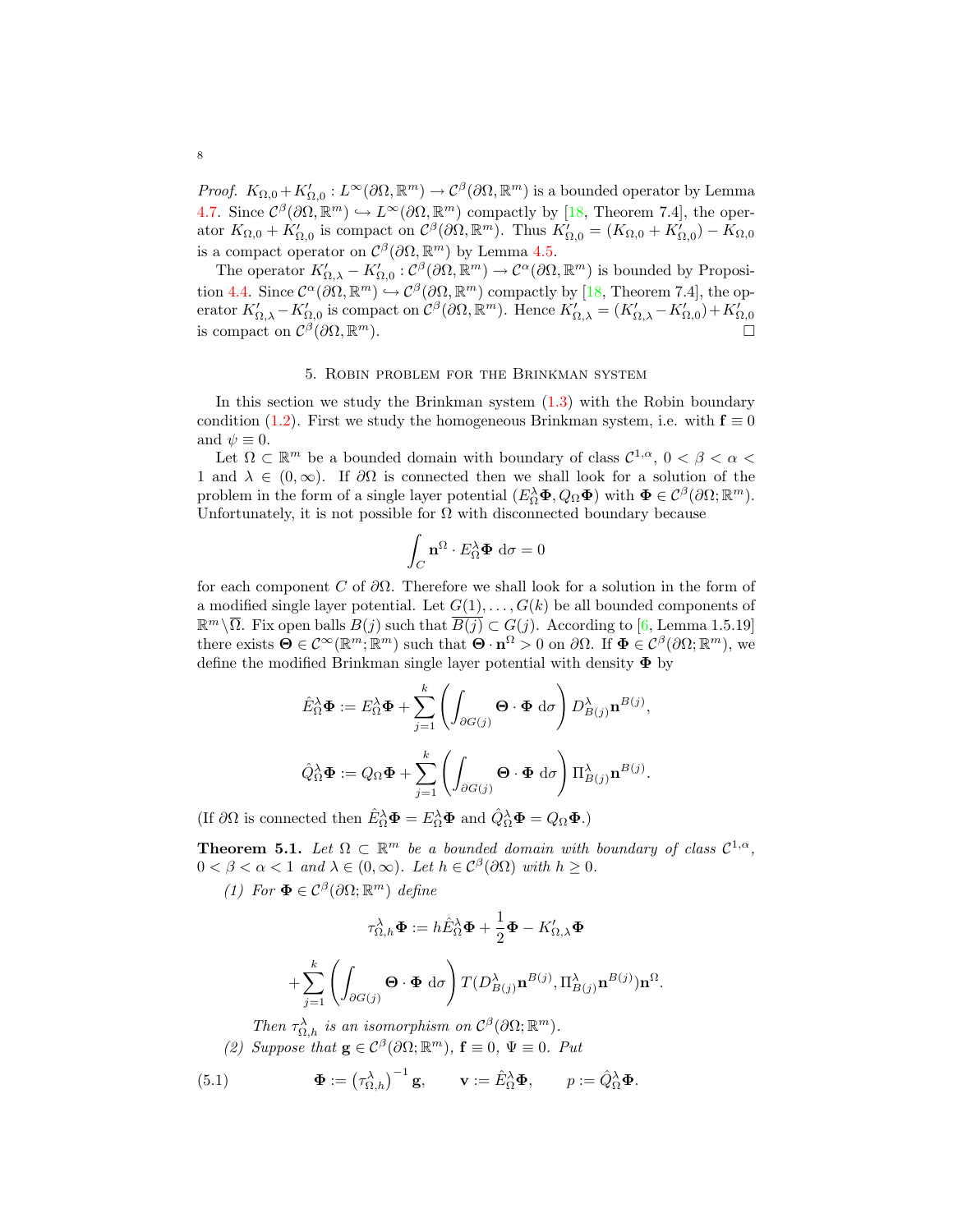Then  $(v, p)$  is a unique solution of the Robin problem  $(1.3)$ ,  $(1.2)$  in the space  $[\mathcal{C}^{1,\beta}(\overline{\Omega};\mathbb{R}^m) \cap \mathcal{C}^2(\Omega;\mathbb{R}^m)] \times [\mathcal{C}^{\beta}(\overline{\Omega}) \cap \mathcal{C}^1(\Omega)].$  Moreover,

(5.2) 
$$
\|\mathbf{v}\|_{\mathcal{C}^{1,\beta}(\overline{\Omega})} + \|p\|_{\mathcal{C}^{\beta}(\overline{\Omega})} \leq C \|\mathbf{g}\|_{\mathcal{C}^{\beta}(\partial\Omega)}
$$

where  $C$  does not depend on  $g$ .

*Proof.*  $K'_{\Omega,\lambda}$  is a compact operator in  $C^{\beta}(\partial\Omega;\mathbb{R}^m)$  by Theorem 4.8. The operator  $\tilde{E}_{\Omega}^{\lambda} : \mathcal{C}^{\beta}(\partial \Omega; \mathbb{R}^m) \to \mathcal{C}^{1,\beta}(\partial \Omega; \mathbb{R}^m)$  is bounded. (It is an easy consequence of Proposition 3.1.) Therefore  $\tilde{E}_{\Omega}^{\lambda}$  is a compact operator on  $\mathcal{C}^{\beta}(\partial\Omega;\mathbb{R}^m)$  by [18, Theorem 7.4]. Define the operator H by  $H\mathbf{w} := h\mathbf{w}$ . Then H is a bounded operator on  $\mathcal{C}^{\beta}(\partial\Omega;\mathbb{R}^m)$  by [23, Lemma 1.16.8]. So,  $H\tilde{E}_{\Omega}^{\lambda}$  is a compact operator on  $\mathcal{C}^{\beta}(\partial\Omega;\mathbb{R}^m)$ . Denote by I the identity operator. The operator  $\tau_{\Omega,h}^{\lambda} - H \tilde{E}_{\Omega}^{\lambda} - \frac{1}{2} I + K'_{\Omega,\lambda}$  is finitedimensional and therefore compact. Since the operator  $\tau_{\Omega,h}^{\lambda} - \frac{1}{2}I$  is compact in  $\mathcal{C}^{\beta}(\partial\Omega;\mathbb{R}^m)$ , the operator  $\tau_{\Omega,h}^{\lambda}$  is Fredholm with index 0 in  $\mathcal{C}^{\beta}(\partial\Omega;\mathbb{R}^m)$ . The operator  $\tau_{\Omega,h}^{\lambda}$  is one to one by [24, Theorem 9.2]. Hence  $\tau_{\Omega,h}^{\lambda}$  is an isomorphism on  $\mathcal{C}^{\beta}(\partial\Omega;\mathbb{R}^m).$ 

Suppose now that  $\mathbf{g} \in \mathcal{C}^{\beta}(\partial \Omega; \mathbb{R}^m)$ ,  $\mathbf{f} \equiv 0$ ,  $\Psi \equiv 0$ . Let  $\mathbf{\Phi}$ , v and p be given by (5.1). Since  $E_i^{\lambda}, Q_i^{\lambda} \in \mathcal{C}^{\infty}(\mathbb{R}^m \setminus \{0\}),$  we infer that  $\mathbf{v} \in \mathcal{C}^{\infty}(\Omega; \mathbb{R}^m)$  and  $p \in \mathcal{C}^{\infty}(\Omega)$ . Moreover, (1.3) holds true. The invertibility of  $\tau_{\Omega,h}^{\lambda}$  and Proposition 3.1 give that  $\mathbf{v} \in \mathcal{C}^{1,\beta}(\overline{\Omega}; \mathbb{R}^m), p \in \mathcal{C}^{\beta}(\overline{\Omega})$  and the estimate  $(5.2)$  holds with some constant C. The boundary condition (1.2) is satisfied by Lemma 4.3.

We now show the uniqueness of a classical solution of the problem  $(1.3)$ ,  $(1.2)$ . Let  $(\mathbf{v}, p) \in [C^{1,\beta}(\overline{\Omega}; \mathbb{R}^m) \cap C^2(\Omega; \mathbb{R}^m)] \times [C^{\beta}(\overline{\Omega}) \cap C^1(\Omega)]$  be a solution of the problem (1.3), (1.2) with  $f \equiv 0$ ,  $\Psi \equiv 0$  and  $g \equiv 0$ . If  $x \in \partial\Omega$ ,  $a > 0$ , denote the non-tangential approach region of opening  $a$  at the point  $x$  by

$$
\Gamma_a(x) := \{ y \in \Omega; |x - y| < (1 + a)\text{dist}(y, \partial \Omega) \}.
$$

According to [35, Theorem 1.12] there is a sequence of domains  $\Omega_i$  with boundaries of class  $C^{\infty}$  such that the following assertions hold:

- $\overline{\Omega}_j \subset \Omega$ .
- There are  $a > 0$  and homeomorphisms  $\Lambda_j : \partial \Omega \to \partial \Omega_j$ , such that  $\Lambda_j(y) \in$  $\Gamma_a(y)$  for each j and each  $y \in \partial\Omega$  and  $\sup\{|y - \Lambda_j(y)|; y \in \partial\Omega\} \to 0$  as  $j \rightarrow \infty$ .
- There are positive functions  $\omega_i$  on  $\partial\Omega$  bounded away from zero and infinity uniformly in j such that for any measurable set  $E \subset \partial \Omega$ ,

$$
\int_E \omega_j \, \mathrm{d}\sigma = \int_{\Lambda_j(E)} 1 \, \mathrm{d}\sigma,
$$

and so that  $\omega_j \to 1$  point-wise a.e. and in every  $L^s(\partial\Omega)$ ,  $1 \leq s < \infty$ .

• The normal vectors to  $\Omega_i$ ,  $n(\Lambda_i(y))$ , converge point-wise a.e. and in every  $L^s(\partial\Omega), 1 \leq s < \infty$ , to  $n(y)$ .

Lebesgue lemma yields

$$
0 = \int_{\partial\Omega} \mathbf{v} \cdot [T(\mathbf{v}, p)\mathbf{n}^{\Omega} + h\mathbf{v}] d\sigma = \int_{\partial\Omega} h|\mathbf{v}|^2 d\sigma + \lim_{j \to \infty} \int_{\partial\Omega_j} \mathbf{v} \cdot T(\mathbf{v}, p)\mathbf{n} d\sigma.
$$

According to the Green formula (compare  $[33, p. 14]$  or  $[24, \S3]$ )

$$
0 = \int_{\partial\Omega} h|\mathbf{v}|^2 \, \mathrm{d}\sigma + \lim_{j \to \infty} \int_{\Omega_j} (2|\hat{\nabla}\mathbf{v}|^2 + \lambda |\mathbf{v}|^2) \, \mathrm{d}x
$$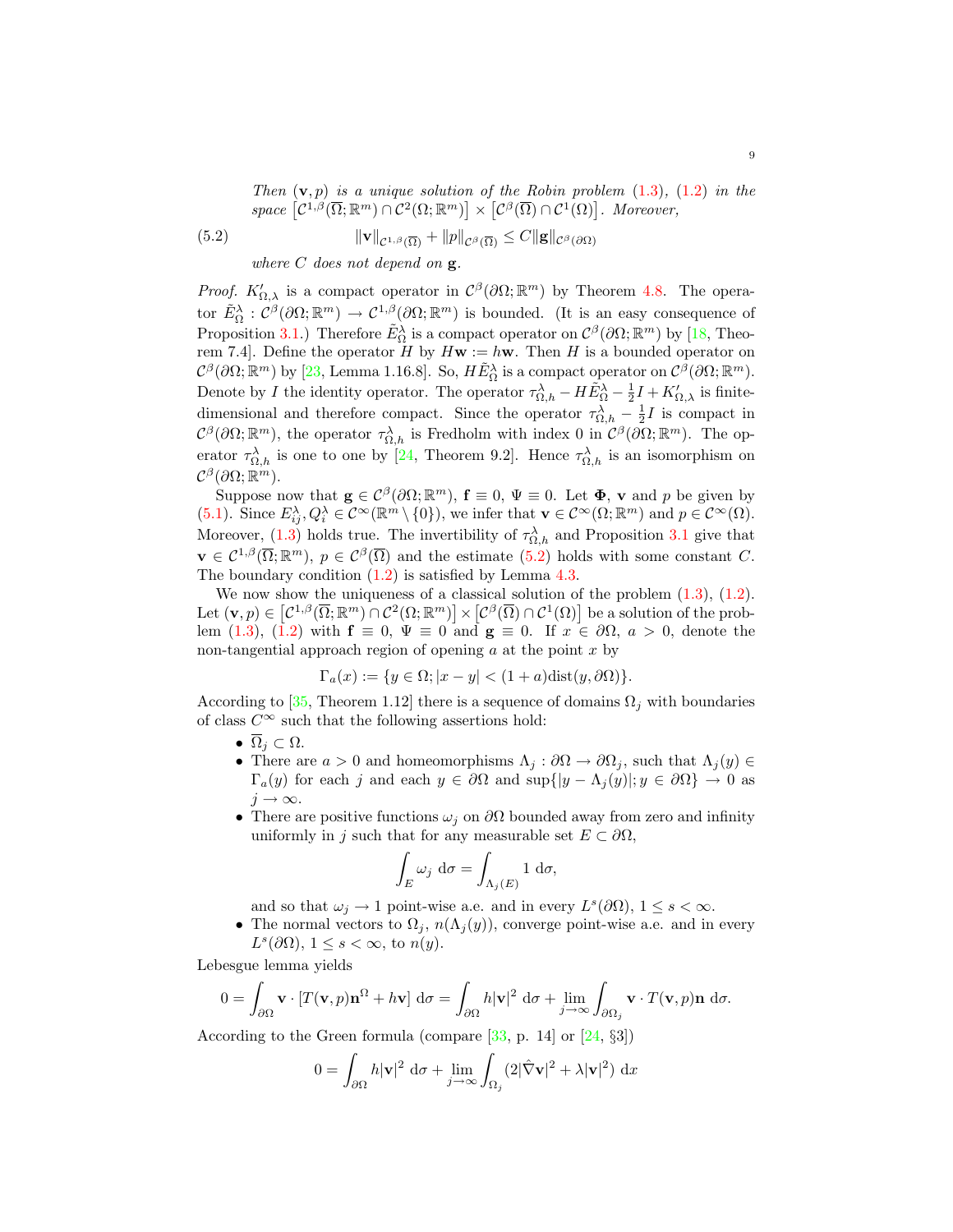$$
= \int_{\partial\Omega} h |\mathbf{v}|^2 \, \, \mathrm{d}\sigma + \int_{\Omega} (2 |\hat{\nabla} \mathbf{v}|^2 + \lambda |\mathbf{v}|^2) \, \, \mathrm{d}x.
$$

Therefore  $\mathbf{v} \equiv 0$ . Since  $0 = -\Delta \mathbf{v} + \lambda \mathbf{v} + \nabla p = \nabla p$ , there exists a constant c such that  $p \equiv c$ . But  $0 = T(\mathbf{v}, p) \mathbf{n}^{\Omega} + h\mathbf{v} = -c\mathbf{n}^{\Omega}$  on  $\partial\Omega$ . This forces that  $c = 0$  and thus  $p \equiv 0$ .

Now we are able to solve the Robin problem for the non-homogeneous system  $(1.3).$ 

**Theorem 5.2.** Let  $\Omega \subset \mathbb{R}^m$  be a bounded domain with boundary of class  $\mathcal{C}^{1,\alpha}$ ,  $0 < \beta < \alpha < 1$  and  $\lambda \in (0, \infty)$ . Let  $h \in C^{\beta}(\partial \Omega)$  with  $h \geq 0$ . Then there exists a constant C such that the following holds: If  $f \in C^{\beta}(\overline{\Omega}; \mathbb{R}^m)$ ,  $\psi \in C^{1,\beta}(\overline{\Omega})$  and  $g \in C^{\beta}(\partial\Omega;\mathbb{R}^m)$ , then there exists a unique solution  $(v, p)$  of the Robin problem (1.3), (1.2) in the space  $[\mathcal{C}^{1,\beta}(\overline{\Omega};\mathbb{R}^m) \cap \mathcal{C}^2(\Omega;\mathbb{R}^m)] \times [\mathcal{C}^{\beta}(\overline{\Omega}) \cap \mathcal{C}^1(\Omega)].$  Moreover,

(5.3) 
$$
\|\mathbf{v}\|_{\mathcal{C}^{1,\beta}(\overline{\Omega})} + \|p\|_{\mathcal{C}^{\beta}(\overline{\Omega})} \leq C \left( \|\mathbf{g}\|_{\mathcal{C}^{\beta}(\partial\Omega)} + \|\mathbf{f}\|_{\mathcal{C}^{\beta}(\overline{\Omega})} + \|\psi\|_{\mathcal{C}^{1,\beta}(\overline{\Omega})} \right).
$$

Proof. The uniqueness follows from Theorem 5.1.

Choose a bounded domain  $\omega$  with smooth boundary such that  $\overline{\Omega}\subset \omega.$  According to [5, Lemma 6.37] there exists  $\tilde{\psi} \in C^{1,\beta}(\overline{\omega})$  with compact support in  $\omega$  such that  $\tilde{\psi} = \psi$  in  $\Omega$  and

$$
\|\tilde{\psi}\|_{\mathcal{C}^{1,\beta}(\omega)} \leq C_1 \|\psi\|_{\mathcal{C}^{1,\beta}(\Omega)}
$$

where the constant  $C_1$  depends only on  $\Omega$ ,  $\omega$  and  $\beta$ . Denote

$$
\mathcal{C}_0^{3,\alpha}(\overline{\omega}) := \{ \varphi \in \mathcal{C}^{3,\alpha}(\overline{\omega}); \varphi = 0 \text{ on } \partial \omega \}.
$$

Then the Laplace operator is a continuous injective operator from  $\mathcal{C}_0^{3,\beta}(\overline{\omega})$  onto  $\mathcal{C}^{1,\beta}(\overline{\omega})$ . (See [19, Lemma 3.10].) Therefore it is an isomorphism. So, there exists a solution  $\varphi \in C^{3,\beta}(\overline{\omega})$  of

$$
\Delta \varphi = \tilde{\psi} \quad \text{in } \omega, \qquad \varphi = 0 \quad \text{on } \partial \omega.
$$

Moreover.

$$
\|\varphi\|_{\mathcal{C}^{3,\beta}(\overline{\omega})}\leq C_2\|\tilde{\psi}\|_{\mathcal{C}^{1,\beta}(\omega)}
$$

where  $C_2$  depends only on  $\omega$  and  $\beta$ . Put  $\mathbf{w} := \nabla \varphi$ . Then  $\mathbf{w} \in C^{2,\beta}(\overline{\Omega}), \nabla \cdot \mathbf{w} =$  $\Delta \varphi = \psi$  in  $\Omega$  and

$$
\|\mathbf{w}\|_{\mathcal{C}^{2,\beta}(\overline{\Omega})} \leq mC_1C_2 \|\psi\|_{\mathcal{C}^{1,\beta}(\overline{\Omega})}.
$$

According to [25, Theorem 2.2] there exists a unique solution

$$
(\mathbf{u}, q) \in \left[\mathcal{C}^{1,\beta}(\overline{\Omega}; \mathbb{R}^m) \cap \mathcal{C}^2(\Omega; \mathbb{R}^m)\right] \times \left[\mathcal{C}^{\beta}(\overline{\Omega}) \cap \mathcal{C}^1(\Omega)\right]
$$

of the problem

$$
-\Delta \mathbf{u} + \lambda \mathbf{u} + \nabla q = \mathbf{f} + \Delta \mathbf{w} - \lambda \mathbf{w}, \quad \nabla \cdot \mathbf{u} = 0 \quad \text{in } \Omega,
$$

$$
\mathbf{u} = 0 \quad \text{on } \partial \Omega, \qquad \int_{\Omega} q \, dx = 0.
$$

Moreover,

$$
\|\mathbf{u}\|_{\mathcal{C}^{1,\beta}(\overline{\Omega})}+\|q\|_{\mathcal{C}^{\beta}(\overline{\Omega})}\leq C_3\|\mathbf{f}+\Delta\mathbf{w}-\lambda\mathbf{w}\|_{\mathcal{C}^{\beta}(\overline{\Omega})},
$$

where  $C_3$  depends only on  $\Omega$ ,  $\beta$  and  $\lambda$ . According to Theorem 5.1 there exists a unique solution

$$
(\tilde{\mathbf{u}},\tilde{q}) \in \left[\mathcal{C}^{1,\beta}(\overline{\Omega};\mathbb{R}^m) \cap \mathcal{C}^2(\Omega;\mathbb{R}^m)\right] \times \left[\mathcal{C}^{\beta}(\overline{\Omega}) \cap \mathcal{C}^1(\Omega)\right]
$$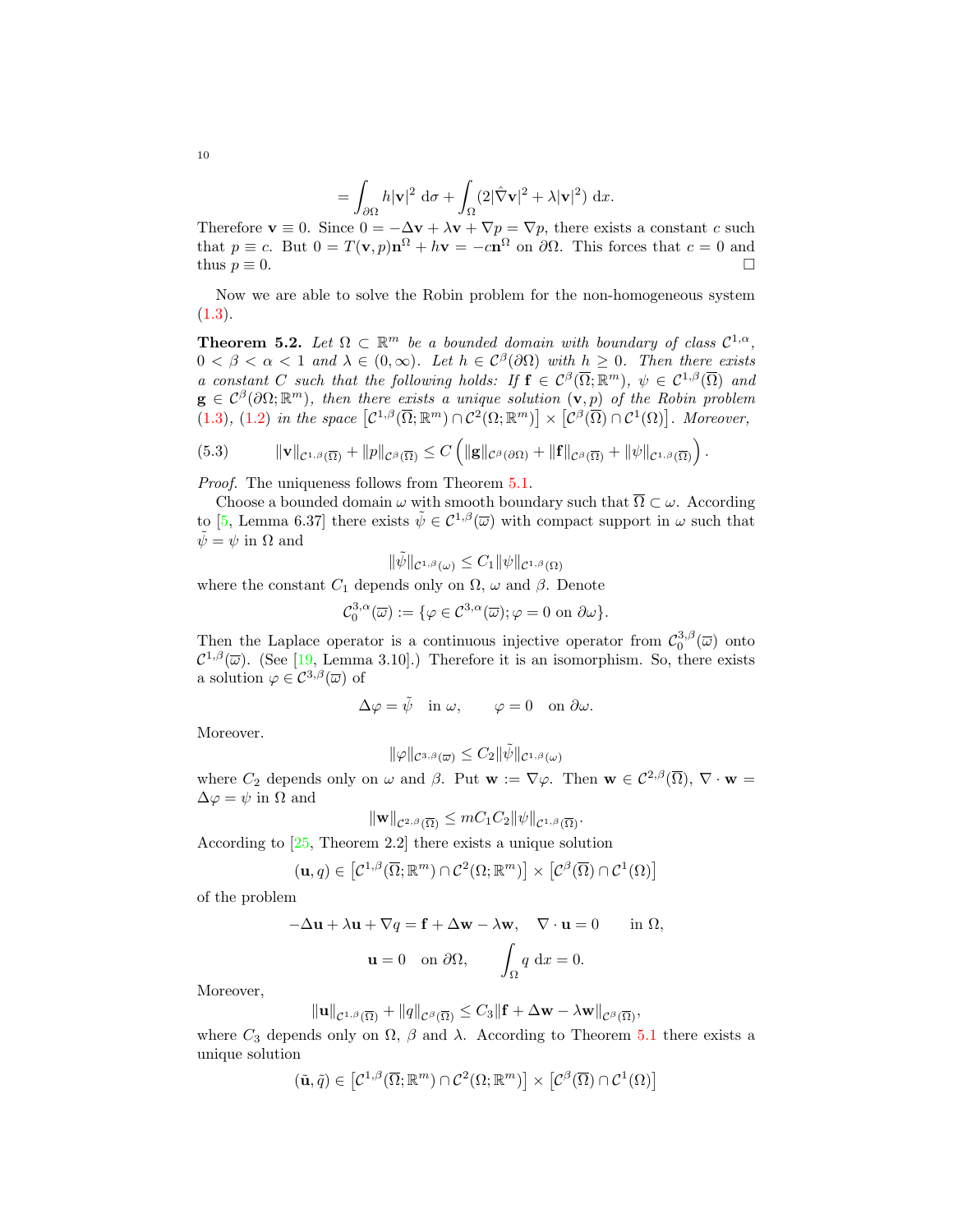of the problem

$$
-\Delta \tilde{\mathbf{u}} + \lambda \tilde{\mathbf{u}} + \nabla \tilde{q} = 0, \quad \nabla \cdot \tilde{\mathbf{u}} = 0 \quad \text{in } \Omega,
$$
  

$$
T(\tilde{\mathbf{u}}, \tilde{q}) \mathbf{n}^{\Omega} + h\tilde{\mathbf{u}} = \mathbf{g} - T(\mathbf{u} + \mathbf{w}, q) \mathbf{n}^{\Omega} - h(\mathbf{u} + \mathbf{w}).
$$

Moreover,

$$
\|\tilde{\mathbf{u}}\|_{\mathcal{C}^{1,\beta}(\overline{\Omega})}+\|\tilde{q}\|_{\mathcal{C}^{\beta}(\overline{\Omega})}\leq C_{4}\|\mathbf{g}-T(\mathbf{u}+\mathbf{w},q)\mathbf{n}^{\Omega}-h(\mathbf{u}+\mathbf{w})\|_{\mathcal{C}^{\beta}(\partial\Omega)},
$$

where  $C_4$  depends only on  $\Omega$ ,  $\beta$ ,  $\lambda$  and  $h$ . Put  $\mathbf{v} = \mathbf{w} + \mathbf{u} + \tilde{\mathbf{u}}$ ,  $p = q + \tilde{q}$ . Then  $(\mathbf{v}, p)$ is a solution of  $(1.3)$ ,  $(1.2)$ . Moreover, the estimate  $(5.3)$  holds with C depending only on  $\Omega$ ,  $\beta$ ,  $\lambda$  and  $h$ .

#### 6. Darcy-Forchheimer-Brinkman system

**Theorem 6.1.** Let  $\Omega \subset \mathbb{R}^m$  be a bounded domain with boundary of class  $\mathcal{C}^{1,\alpha}$ ,  $0 < \beta < \alpha < 1$  and  $\lambda \in (0, \infty)$ . Let  $h \in C^{\beta}(\partial \Omega)$  with  $h \geq 0$  and  $a, b \in C^{\beta}(\overline{\Omega})$ . Then there exist  $\delta, \epsilon, C \in (0, \infty)$  such that the following holds: If  $\mathbf{g} \in C^{\beta}(\partial \Omega; \mathbb{R}^m)$ ,  $\mathbf{F} \in \mathcal{C}^{\beta}(\overline{\Omega}; \mathbb{R}^m), \ \psi \in \mathcal{C}^{1,\beta}(\overline{\Omega}) \ \ and$ 

(6.1) 
$$
\|\mathbf{g}\|_{\mathcal{C}^{\beta}(\partial\Omega)} + \|\mathbf{F}\|_{\mathcal{C}^{\beta}(\overline{\Omega})} + \|\psi\|_{\mathcal{C}^{1,\beta}(\overline{\Omega})} < \delta,
$$

then there exists a unique solution  $(\mathbf{v}, p) \in [C^{1,\beta}(\overline{\Omega}; \mathbb{R}^m) \cap C^2(\Omega; \mathbb{R}^m)] \times [C^{\beta}(\overline{\Omega}) \cap C^2(\Omega; \mathbb{R}^m)]$  $\mathcal{C}^1(\Omega)$  of the Robin problem for the Darcy-Forchheimer-Brinkman system (1.1), (1.2) such that

$$
||\mathbf{v}||_{\mathcal{C}^{1,\beta}(\overline{\Omega})} < \epsilon.
$$

Moreover,

(6.3) 
$$
\|\mathbf{v}\|_{\mathcal{C}^{1,\beta}(\overline{\Omega})} + \|p\|_{\mathcal{C}^{\beta}(\overline{\Omega})} \leq C \left( \|\mathbf{g}\|_{\mathcal{C}^{\beta}(\partial\Omega)} + \|\mathbf{F}\|_{\mathcal{C}^{\beta}(\overline{\Omega})} + \|\psi\|_{\mathcal{C}^{1,\beta}(\overline{\Omega})} \right).
$$

If  $\tilde{\mathbf{g}} \in C^{\beta}(\partial\Omega;\mathbb{R}^m)$ ,  $\tilde{\mathbf{F}} \in C^{\beta}(\overline{\Omega};\mathbb{R}^m)$ ,  $\tilde{\psi} \in C^{1,\beta}(\overline{\Omega})$ ,  $\tilde{\mathbf{v}} \in C^{1,\beta}(\overline{\Omega};\mathbb{R}^m) \cap C^2(\Omega;\mathbb{R}^m)$  and  $\tilde{p} \in \mathcal{C}^{\beta}(\overline{\Omega}) \cap \mathcal{C}^1(\Omega),$ 

(6.4a) 
$$
\nabla \tilde{p} - \Delta \tilde{\mathbf{v}} + a \vert \tilde{\mathbf{v}} \vert \tilde{\mathbf{v}} + \lambda \tilde{\mathbf{v}} + b(\tilde{\mathbf{v}} \cdot \nabla) \tilde{\mathbf{v}} = \tilde{\mathbf{F}}, \quad \nabla \cdot \tilde{\mathbf{v}} = \tilde{\psi} \quad \text{in } \Omega,
$$

(6.4b) 
$$
T(\tilde{\mathbf{v}}, \tilde{p})\mathbf{n}^{\Omega} + h\tilde{\mathbf{v}} = \tilde{\mathbf{g}} \quad on \ \partial\Omega
$$

and  $\|\tilde{\mathbf{v}}\|_{\mathcal{C}^{1,\beta}(\overline{\Omega})} < \epsilon$ , then

$$
\|\mathbf{v}-\tilde{\mathbf{v}}\|_{\mathcal{C}^{1,\beta}(\overline{\Omega})}+\|p-\tilde{p}\|_{\mathcal{C}^{\beta}(\overline{\Omega})}\leq C\left(\|\mathbf{g}-\tilde{\mathbf{g}}\|_{\mathcal{C}^{\beta}(\partial\Omega)}+\|\mathbf{F}-\tilde{\mathbf{F}}\|_{\mathcal{C}^{\beta}(\overline{\Omega})}+\|\psi-\tilde{\psi}\|_{\mathcal{C}^{1,\beta}(\overline{\Omega})}\right).
$$

*Proof.* For  $\mathbf{u} \in \mathcal{C}^{1,\beta}(\overline{\Omega}; \mathbb{R}^m)$  define

$$
D_{ab}\mathbf{u} := a|\mathbf{u}|\mathbf{u} + b(\mathbf{u} \cdot \nabla)\mathbf{u}.
$$

According to  $[25, \text{Lemma } 3.1 \text{ and Lemma } 3.2]$  there exists a constant  $C_1$  such that (6.5)  $||D_{ab}\mathbf{u}||_{\mathcal{C}^{\beta}(\overline{\Omega})} \leq C_1 ||\mathbf{u}||_{\mathcal{C}^{1,\beta}(\overline{\Omega})}^2,$ 

(6.6) 
$$
\|D_{ab}\mathbf{v}-D_{ab}\mathbf{u}\|_{\mathcal{C}^{\beta}(\overline{\Omega})}\leq C_1\|\mathbf{v}-\mathbf{u}\|_{\mathcal{C}^{1,\beta}(\overline{\Omega})}\left[\|\mathbf{v}\|_{\mathcal{C}^{1,\beta}(\overline{\Omega})}+\|\mathbf{u}\|_{\mathcal{C}^{1,\beta}(\overline{\Omega})}\right].
$$

For each  $\mathbf{g} \in \mathcal{C}^{\beta}(\partial\Omega;\mathbb{R}^m)$ ,  $\mathbf{f} \in \mathcal{C}^{\beta}(\overline{\Omega};\mathbb{R}^m)$  and  $\psi \in \mathcal{C}^{1,\beta}(\overline{\Omega})$  there exists a unique solution  $(\mathbf{v}, p) \in [\mathcal{C}^{1,\beta}(\overline{\Omega}; \mathbb{R}^m) \cap \mathcal{C}^2(\Omega; \mathbb{R}^m)] \times [\mathcal{C}^{\beta}(\overline{\Omega}) \cap \mathcal{C}^1(\Omega)]$  of the Robin problem (1.3), (1.2). Moreover,

(6.7) 
$$
\|\mathbf{v}\|_{\mathcal{C}^{1,\beta}(\overline{\Omega})} + \|p\|_{\mathcal{C}^{\beta}(\overline{\Omega})} \leq C_2 \left( \|\mathbf{g}\|_{\mathcal{C}^{\beta}(\partial\Omega)} + \|\mathbf{f}\|_{\mathcal{C}^{\beta}(\overline{\Omega})} + \|\psi\|_{\mathcal{C}^{1,\beta}(\overline{\Omega})} \right)
$$

where  $C_2$  depends only on  $\Omega$ ,  $\beta$  and h. (See Theorem 5.2.)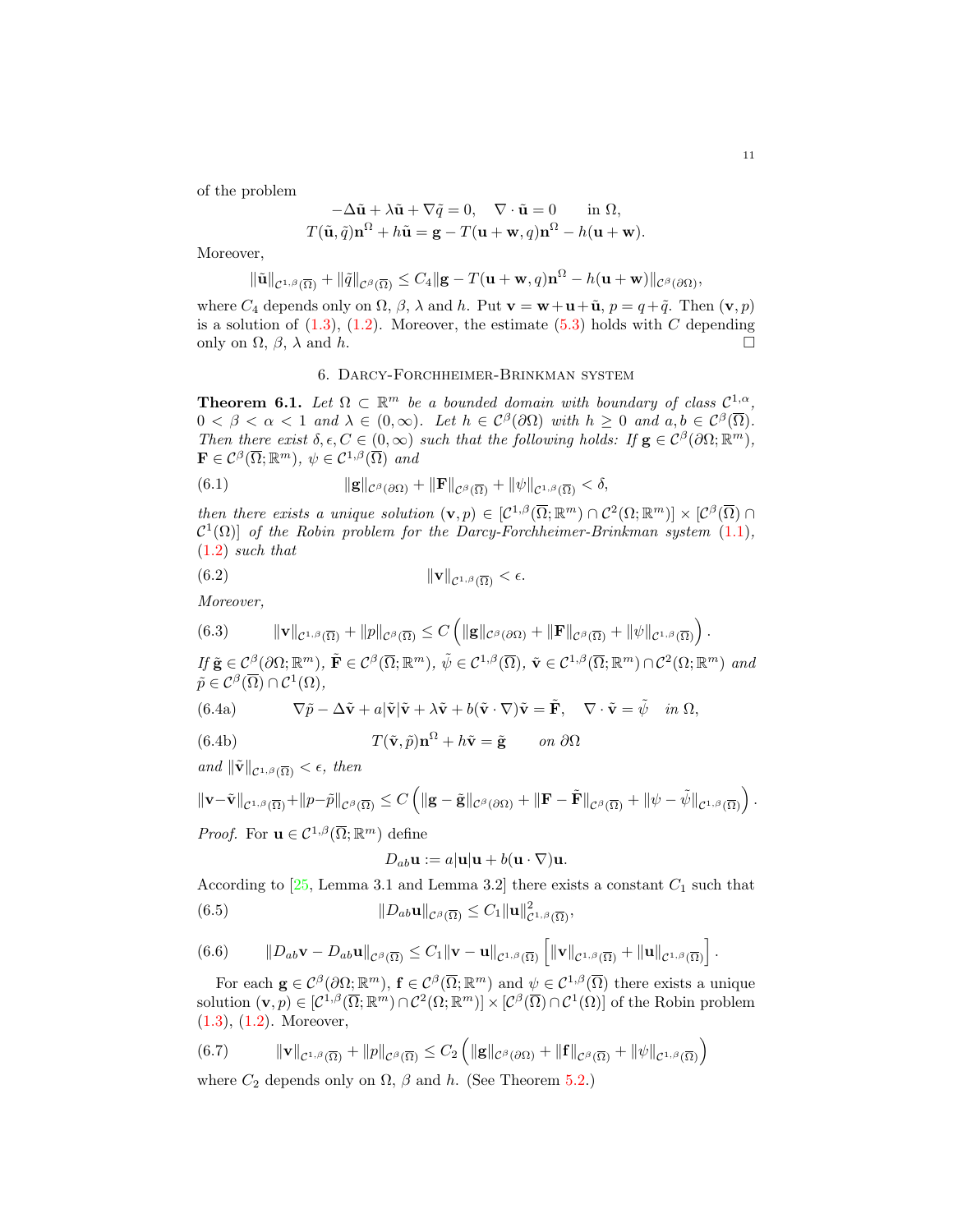Remark that  $(v, p)$  is a solution of  $(1.1)$  if  $(v, p)$  is a solution of  $(1.3)$  with  $f = F - D_{ab}v$ . Put

$$
\epsilon := \frac{1}{4(C_1+1)(C_2+1)}, \quad \delta := \frac{\epsilon}{2(C_2+1)}.
$$

If  $(\mathbf{v}, p), (\tilde{\mathbf{v}}, \tilde{p}) \in [\mathcal{C}^{1,\beta}(\overline{\Omega}; \mathbb{R}^m) \cap \mathcal{C}^2(\Omega; \mathbb{R}^m)] \times [\mathcal{C}^{\beta}(\overline{\Omega}) \cap \mathcal{C}^1(\Omega)]$  are solutions of  $(1.1)$ , (1.2) and (6.4) with (6.2) and  $\|\tilde{\mathbf{v}}\|_{\mathcal{C}^{1,\beta}(\overline{\Omega})} < \epsilon$ , then

$$
\|\mathbf{v}-\tilde{\mathbf{v}}\|_{\mathcal{C}^{1,\beta}(\overline{\Omega})}+\|p-\tilde{p}\|_{\mathcal{C}^{\beta}(\overline{\Omega})}\leq C_2(\|\mathbf{g}-\tilde{\mathbf{g}}\|_{\mathcal{C}^{\beta}(\partial\Omega)}+\|\mathbf{F}-\tilde{\mathbf{F}}\|_{\mathcal{C}^{\beta}(\overline{\Omega})})
$$

$$
+\|\psi-\tilde{\psi}\|_{\mathcal{C}^{1,\beta}(\overline{\Omega})}+\|D_{ab}\mathbf{v}-D_{ab}\tilde{\mathbf{v}}\|_{\mathcal{C}^{\beta}(\overline{\Omega})})\leq C_2(\|\mathbf{g}-\tilde{\mathbf{g}}\|_{\mathcal{C}^{\beta}(\partial\Omega)}
$$

$$
+\|\mathbf{F}-\tilde{\mathbf{F}}\|_{\mathcal{C}^{\beta}(\overline{\Omega})}+\|\psi-\tilde{\psi}\|_{\mathcal{C}^{1,\beta}(\overline{\Omega})}+2\epsilon C_{1}\|\mathbf{v}-\tilde{\mathbf{v}}\|_{\mathcal{C}^{1,\beta}(\overline{\Omega})}).
$$

Since  $2C_1C_2\epsilon < 1/2$  we get subtracting  $2\epsilon C_1C_2\|\mathbf{v}-\tilde{\mathbf{v}}\|_{\mathcal{C}^{1,\beta}(\overline{\Omega})}$  from the both sides

$$
\|\mathbf{v}-\tilde{\mathbf{v}}\|_{\mathcal{C}^{1,\beta}(\overline{\Omega})}+\|p-\tilde{p}\|_{\mathcal{C}^{\beta}(\overline{\Omega})}\leq 2C_2\big(\|\mathbf{g}-\tilde{\mathbf{g}}\|_{\mathcal{C}^{\beta}(\partial\Omega)}+\|\mathbf{F}-\tilde{\mathbf{F}}\|_{\mathcal{C}^{\beta}(\overline{\Omega})}+\|\psi-\tilde{\psi}\|_{\mathcal{C}^{1,\beta}(\overline{\Omega})}\big).
$$

Therefore a solution of (1.1), (1.2) satisfying (6.2) is unique. Putting  $\tilde{p} \equiv 0$ ,  $\tilde{u} \equiv 0$ ,  $\tilde{\mathbf{F}} \equiv 0$ ,  $\tilde{\psi} \equiv 0$  and  $\tilde{\mathbf{g}} \equiv 0$ , we obtain  $(6.3)$  with  $C = 2C_2$ .

Denote  $X := \{ \mathbf{v} \in C^{1,\beta}(\overline{\Omega}, \mathbb{R}^m); \|\mathbf{v}\|_{C^{1,\beta}(\overline{\Omega})} \leq \epsilon \}.$  Fix  $\mathbf{g} \in C^{\beta}(\partial \Omega; \mathbb{R}^m)$ ,  $\mathbf{F} \in$  $\mathcal{C}^{\beta}(\overline{\Omega}; \mathbb{R}^m)$  and  $\psi \in \mathcal{C}^{1,\beta}(\overline{\Omega})$  satisfying  $(6.1)$ . For  $\mathbf{v} \in X$  there exists a unique solution  $(\mathbf{u}^{\mathbf{v}},p^{\mathbf{v}})\in [\mathcal{C}^{1,\beta}(\overline{\Omega};\mathbb{R}^m)\cap \mathcal{C}^2(\Omega;\mathbb{R}^m)]\times [\mathcal{C}^{\beta}(\overline{\Omega})\cap \mathcal{C}^1(\Omega)]$  of the Robin problem (1.3), (1.2) with  $\mathbf{f} = \mathbf{F} - D_{ab} \mathbf{v}$ . Remember that  $(\mathbf{u}^{\mathbf{v}}, p^{\mathbf{v}})$  is a solution of (1.1) if and only if  $\mathbf{u}^{\mathbf{v}} = \mathbf{v}$ . According to (6.7)

$$
\|\mathbf{u}^{\mathbf{v}}\|_{\mathcal{C}^{1,\beta}(\overline{\Omega})}\leq C_2\left[\|\mathbf{g}\|_{\mathcal{C}^{\beta}(\partial\Omega)}+\|\psi\|_{\mathcal{C}^{1,\beta}(\overline{\Omega})}+\|\mathbf{F}\|_{\mathcal{C}^{\beta}(\overline{\Omega})}+\|D_{ab}\mathbf{v}\|_{\mathcal{C}^{\beta}(\overline{\Omega})}\right].
$$

By virtue of  $(6.1)$  and  $(6.5)$ 

$$
\|\mathbf{u}^{\mathbf{v}}\|_{\mathcal{C}^{1,\beta}(\overline{\Omega})} \leq C_2 \delta + C_2 C_1 \epsilon^2.
$$

As  $C_2 \delta + C_2 C_1 \epsilon^2 < \epsilon$ , we infer  $\mathbf{u}^{\mathbf{v}} \in X$ . If  $\mathbf{w} \in X$  then

$$
\|\mathbf{u}^{\mathbf{v}}-\mathbf{u}^{\mathbf{w}}\|_{\mathcal{C}^{1,\beta}(\overline{\Omega})}\leq C_2\|D_{ab}\mathbf{v}-D_{ab}\mathbf{w}\|_{\mathcal{C}^{\beta}(\overline{\Omega})}\leq C_2C_12\epsilon\|\mathbf{w}-\mathbf{v}\|_{\mathcal{C}^{1,\beta}(\overline{\Omega})}
$$

by (6.7) and (6.6). Since  $C_2C_12\epsilon < 1$ , the Fixed point theorem ([4, Satz 1.24]) gives that there exists  $\mathbf{v} \in X$  such that  $\mathbf{u}^{\mathbf{v}} = \mathbf{v}$ . So,  $(\mathbf{u}^{\mathbf{v}}, p^{\mathbf{v}})$  is a solution of  $(1.1), (1.2)$ in  $[\mathcal{C}^{1,\beta}(\overline{\Omega};\mathbb{R}^m) \cap \mathcal{C}^2(\Omega;\mathbb{R}^m)] \times [\mathcal{C}^{\beta}(\overline{\Omega}) \cap \mathcal{C}^1(\Omega)]$  satisfying (6.2).

#### 7. Acknowledgments

Supported by RVO: 67985840.

#### 8. Conflict of interest

The author declares no conflict of interest in this paper.

12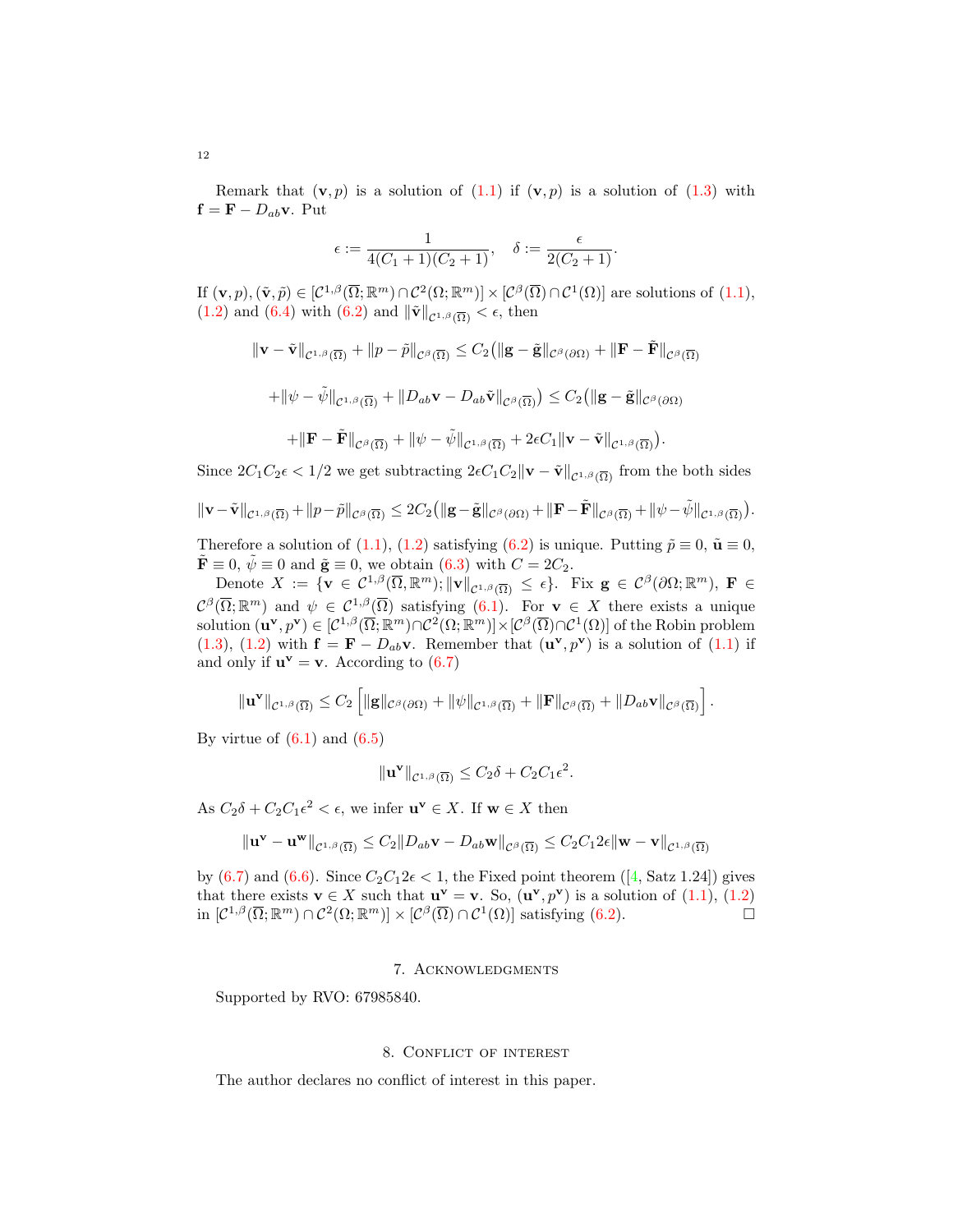#### **REFERENCES**

- [1] Albisoru, A. F.: A note on a transmission problem for the Brinkman system and the generalized Darcy-Forchheimer-Brinkman system in Lipschitz domains in  $R<sup>3</sup>$ . Stud. Univ. Babes-Bolyai Math. 64, 399–412 (2019)
- [2] Albisoru, A. F.: On transmission-type problems for the generalized Darcy-Forchheimer-Brinkman system and Stokes system in complementary Lipschitz domains in  $R^3$ . FILOMAT 33, 3361–3373 (2019)
- [3] Choe, H. J., Kozono, H.: The Stokes problem for Lipschitz domains. Indiana Univ. Math. J. 51, 1235–1260 (2002)
- [4] Dobrowolski, M.: Angewandte Functionanalysis. Functionanalysis, Sobolev-Räume und elliptische Differentialgleichungen. Springer, Berlin Heidelberg (2006)
- [5] Gilberg, D., Trudinger, N.S.: Elliptic Partial Differential Equations of Second Order. Springer, Berlin Heidelberg (2001)
- [6] Grisvard, P.: Elliptic Problems in Nonsmooth Domains. SIAM, Philadelphia (2011)
- [7] Grosan, T., Kohr, M., Wendland, W.L.: Dirichlet problem for a nonlinear generalized Darcy-Forchheimer-Brinkman system in Lipschitz domains. Math. Meth. Appl. Sci. 38, 3615–3628 (2015)
- [8] Gutt, R., Grosan, T.: On the lid-driven problem in a porous cavity: A theoretical and numerical approach. Appl. Math. Comput. 266, 1070–1082 (2015)
- [9] Gutt, R., Kohr, M., Mikhailov, S.E., Wendland, W.L.: On the mixed problem for the semilinear Darcy-Forchheimer-Brinkman PDE system in Besov spaces on creased Lipschitz domains. Math. Meth. Appl. Sci. 40, 7780–7829 (2017)
- [10] Kohr, M., Lanza de Cristoforis, M., Mikhailov, S.E., Wendland, W.L.: Integral potential method for a transmission problem with Lipschitz interface in  $R<sup>3</sup>$  for the Stokes and Darcy-Forchheimer-Brinkman PDE systems. Z. Angew. Math. Phys. 67, paper no. 116 (2016)
- [11] Kohr, M., Lanza de Cristoforis, M., Wendland, W.L.: Boundary value problems of Robin type for the Brinkman and Darcy-Forchheimer-Brinkman systems in Lipschitz domains. J. Math. Fluid Mech. 16, 595–630 (2014)
- [12] Kohr, M., Lanza de Cristoforis, M., Wendland, W.L.: Poisson problems for semilinear Brinkman systems on Lipschitz domains in  $R<sup>n</sup>$ . Z. Angew. Math. Phys. 66, 833-864 (2015)
- [13] Kohr, M., Lanza de Cristoforis, M., Wendland, W.L.: On the Robin-transmission boundary value problems for the nonlinear Darcy-Forchheimer-Brinkman and Navier-Stokes systems. J. Math. Fluid Mech. 18, 293-329 (2016)
- [14] Kohr, M., Lanza de Cristoforis, M., Wendland, W. L.: Nonlinear Neumann–transmission problems for Stokes and Brinkman equations on Euclidean Lipschitz domains. Potential Anal. 38 (2013), 1123–1171
- [15] Kohr, M., Medková, D., Wendland, W. L.: On the Oseen-Brinkman flow around an  $(m-1)$ dimensional solid obstacle. Monatsh. Math. 183, 269–302 (2017)
- [16] Kohr, M., Pop, I.: Viscous Incompressible Flow for Low Reynolds Numbers. WIT Press, Southampton (2004)
- [17] Kohr, M., Wendland, W. L.: Variational approach for the Stokes and Navier-Stokes systems with nonsmooth coefficients in Lipschitz domains on compact Riemannian manifolds. Calc. Var. Partial Differ. Equ. 57, paper no. 165 (2018)
- [18] Kress, R.: Linear Integral Equations. Springer, USA (1989)
- [19] Lanza de Cristoforis, M., Rossi, L.: Real analytic dependence of simple and double layer potentials upon perturbation of the support and the density. J. Int. Equ. Appl. 16, 137–174 (2004)
- [20] Maremonti, P., Russo, R., Starita, G.: On the Stokes equations: the boundary value problem. in Maremonti P.: Advances in Fluid Dynamics. Dipartimento di Matematica Seconda Universit`a di Napoli (1999)
- [21] Maz'ya, V., Mitrea, M., Shaposhnikova, T.: The inhomogenous Dirichlet problem for the Stokes system in Lipschitz domains with unit normal close to V MO∗. Funct. Anal. Appl. 43, 217–235 (2009)
- [22] Medková, D.: Bounded solutions of the Dirichlet problem for the Stokes resolvent system. Complex Var. Elliptic Equ. 61, 1689–1715 (2016)
- [23] Medková, D.: The Laplace equation. Springer, Cham (2018)